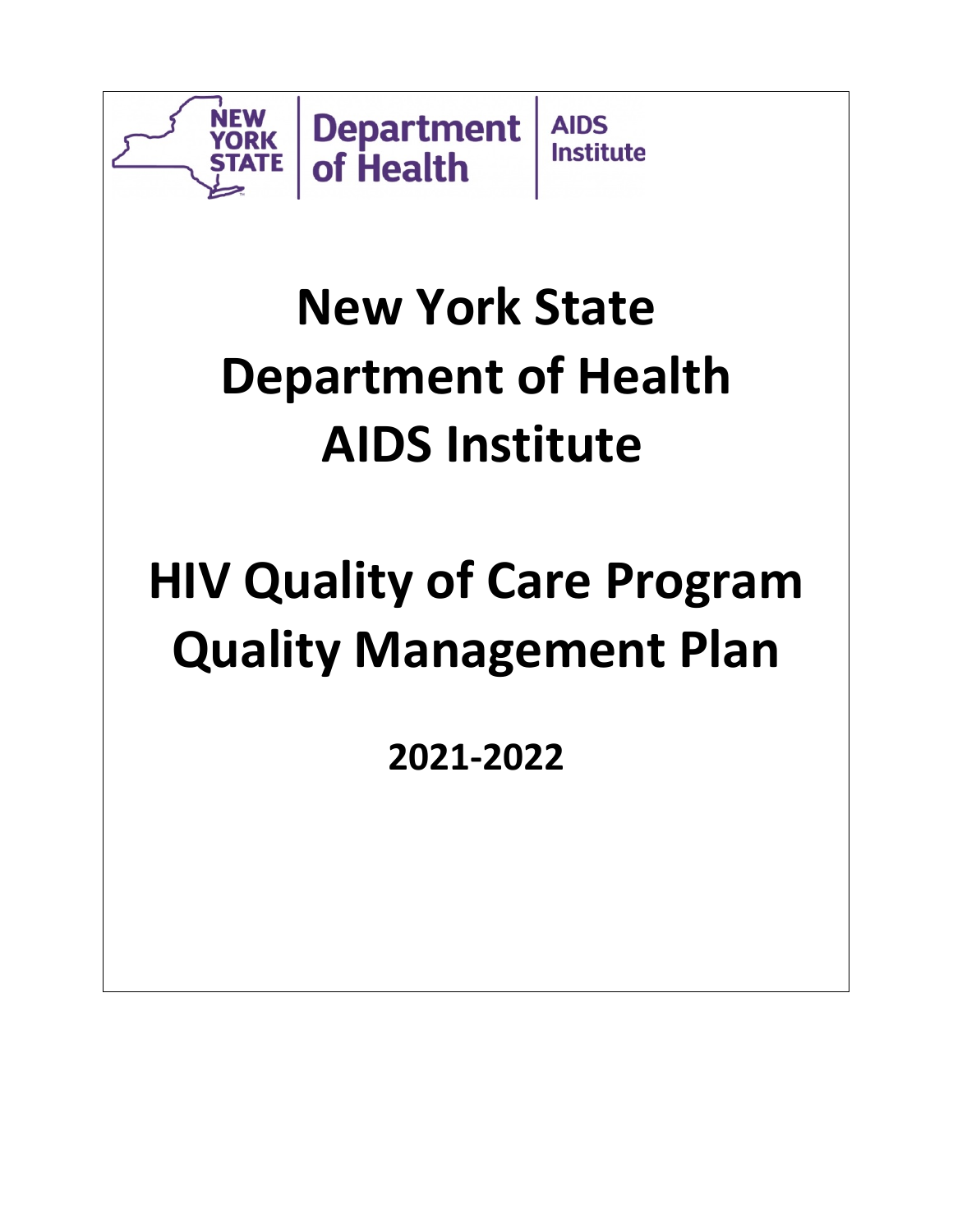# New York State Department of Health AIDS Institute HIV Quality of Care Program Quality of Care Program

# **Quality Management Plan 2021-2022**

## **Table of Contents**

## **Appendices**

| , , , , , , , , , , , , , , , |                                                                              |
|-------------------------------|------------------------------------------------------------------------------|
| Appendix A                    | NYS HIV Quality of Care Program Workplan                                     |
| Appendix B                    | NYS HIV Quality of Care Program Mission and Vision                           |
| Appendix C                    | NYS HIV Quality of Care Program Standards                                    |
| Appendix D                    | NYS HIV Quality of Care Clinical Quality Advisory Committee                  |
| Appendix E                    | NYS HIV Quality of Care Consumer Advisory Committee and Young Adult Consumer |
| Appendix F                    | <b>QOC Program Highlights Presentation</b>                                   |
| Appendix G                    | Evaluative Framework for Telehealth HIV Clinical Care                        |
| Appendix H                    | HIV+ Aging and Long Term Survivors Initiative                                |
| Appendix I                    | Overview of STAR Coalition and Stigma Reduction Readiness Tool               |
| Appendix J                    | Cascade Guidance                                                             |
| Appendix K                    | Annual Organizational Treatment Cascade Data Reports                         |
| Appendix L                    | QI Profiles                                                                  |
| Appendix M                    | <b>High Priority Initiatives</b>                                             |
| Appendix N                    | Learning Networks Overview                                                   |
| Appendix O                    | <b>Organizational Quality Assessment</b>                                     |
| Appendix P                    | Organizational Assessment Tool for Ryan White HIV/AIDS Part B Recipients     |
| Appendix Q                    | Posters                                                                      |
| Appendix R                    | <b>NYLinks Fact Sheet</b>                                                    |
| Appendix S                    | <b>NYLinks Collaboration</b>                                                 |
| Appendix T                    | <b>NYLinks Newsletters</b>                                                   |
| Appendix U                    | The Part A Quality Management Program                                        |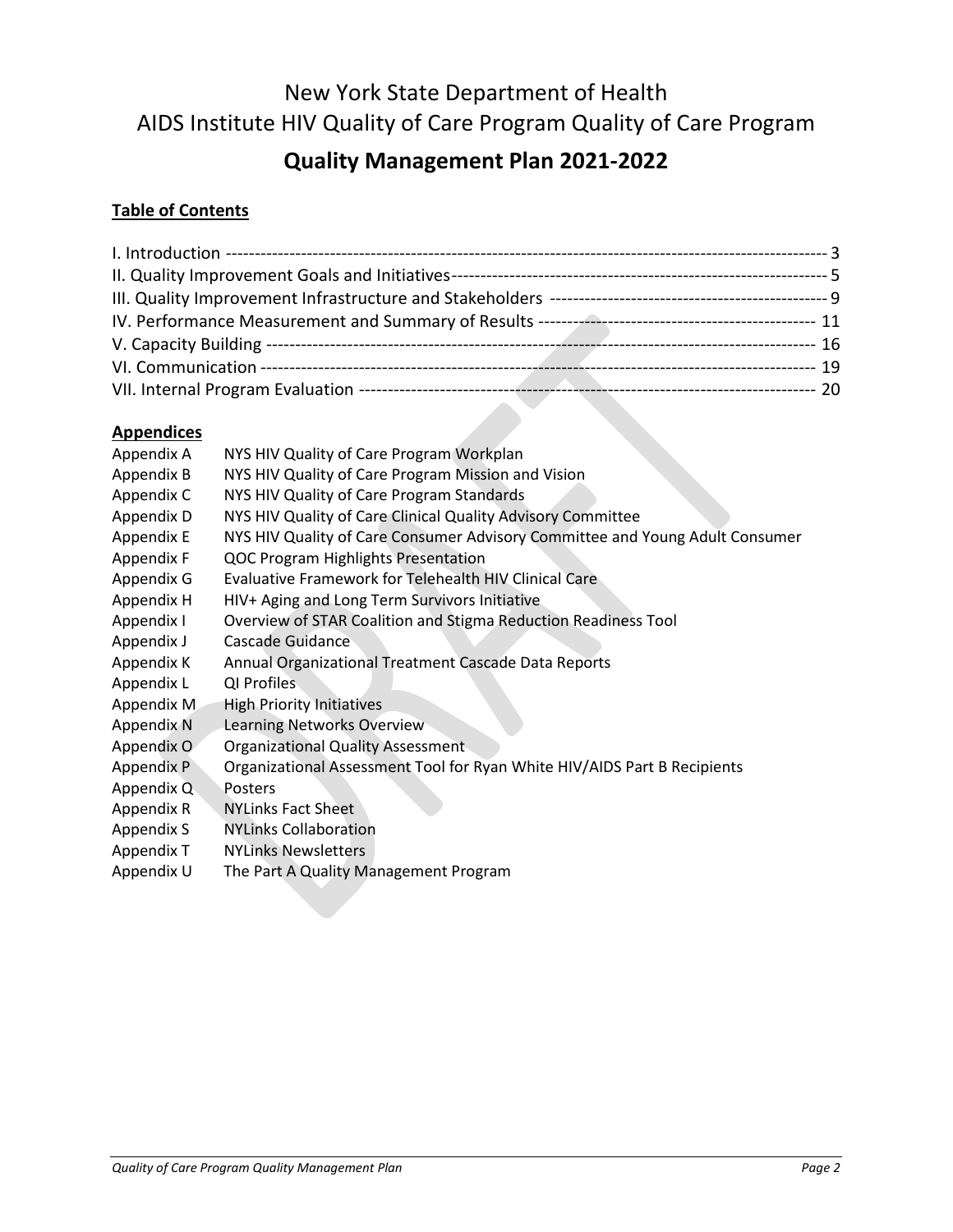New York State Department of Health AIDS Institute Quality of Care Program **Quality Management Plan 2021-2022**

## **I) Introduction**

#### **Overview**

The New York State Department of Health AIDS Institute is dedicated to ensuring all people living with HIV (PLWH) meet or exceed quality of care standards in accordance with New York State (NYS) HIV clinical guidelines. The mission of the AIDS Institute is to protect and promote the health of NYS's diverse population through disease surveillance and the provision of quality prevention, health care, and supportive services for those affected by HIV/AIDS, sexually transmitted infections, viral hepatitis, and related health concerns. In addition, the AIDS Institute promotes the health of LGBTQ populations, substance users, and the sexual health of all New Yorkers.

Mission: The AIDS Institute is committed to eliminating new infections, improving the health and wellbeing of persons living with HIV, AIDS, sexually transmitted diseases, and viral hepatitis, and improving LGBT and drug user health.

Quality Statement: The NYSDOH/AIDS Institute is committed to ensuring equitable access to HIV care to promote the health and wellbeing of all New Yorkers living with HIV. The AIDS Institute collects data on the performance of HIV clinical and non-clinical service providers, uses these data to identify areas for improvement, and fosters improvement both by supporting improvement activities and building capacity for quality management (QM).

#### **Vision**

All New Yorkers enjoy health and well-being free of stigma and disease.

#### **Core Values**

- **Respect:** We treat all individuals with dignity, respect and compassion.
- **Partnership:** We value community input and collaboration with federal, state, local and community partners.
- **Leadership:** We embrace, empower and drive change.
- **Innovation:** We foster creative approaches to carrying out our mission.
- **Stewardship:** We strive to be creative and resourceful in planning, developing, and delivering high quality services to impacted communities.

#### **Guiding Principles**

The AIDS Institute is committed to carrying out its work according to the following guiding principles:

- Focus on meeting the unique needs of high risk populations.
- Address the social determinants of health.
- Promote comprehensive and integrated services.
- Implement data-based decision making and continuous quality improvement (QI).
- Adapt to: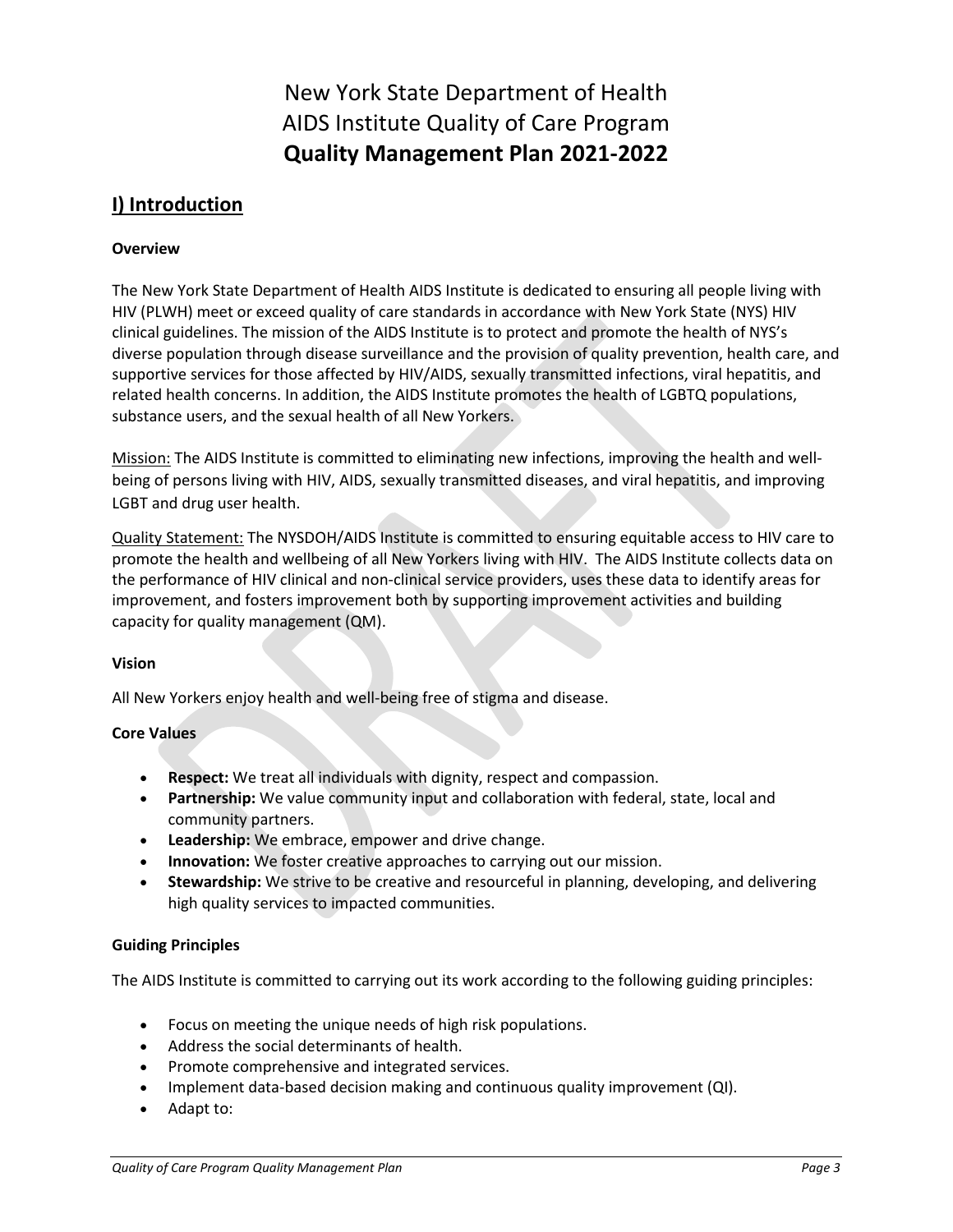- $\circ$  The ever-changing dynamics of HIV, AIDS, sexually transmitted diseases, and viral hepatitis
- o Scientific and medical advances
- $\circ$  The evolving needs of individuals, families, communities, health and human service providers and others

#### **Ending the Epidemic**

The New York State HIV Quality of Care (QOC) Program is guided by the three-point Ending the Epidemic plan, detailed in 2014.

The three-point plan:

- 1. Identifies persons with HIV who remain undiagnosed and link them to health care.
- 2. Links and retains persons diagnosed with HIV in health care to maximize virus suppression so they remain healthy and prevent further transmission.
- 3. Facilitates access to Pre-Exposure Prophylaxis (PrEP) for high-risk persons to keep them HIV negative.

Ending the Epidemic (ETE) performance measures, which align with or exceed national HIV goals, are in place for all programs and providers. These measures relate to identification of persons living with HIV, linking them to care, and achieving viral suppression. These measures assess the impact of services on clinical outcomes. As noted in Finding C.4., which is identified as a strength, we are working with providers to develop individual HIV care cascades (i.e., HIV care continuums), which will ensure that providers understand the impact of their services on clinical outcomes. Ending the Epidemic (EtE) in New York State will maximize the availability of lifesaving, transmission-interrupting treatment for HIV, saving lives and improving the health of New Yorkers. It will move New York from a history of having had the most crippling HIV epidemic in the nation to a future where all new infections are rare events and those living with HIV have normal life spans with few complications. A community inspired and created EtE Blue-Print was developed [\(https://www.health.ny.gov/diseases/aids/ending\\_the\\_epidemic\)](https://www.health.ny.gov/diseases/aids/ending_the_epidemic) with certain of its specific goals and metrics germane to the current Quality Management Plan.

The following provides information on important advancements pertaining to all 3 points of the Governor's Plan, to test and provide PrEP for those at risk for HIV, to link and retain persons diagnosed with HIV in health care to facilitate and maintain virus suppression in order maximize health and prevent further HIV transmission in NYS.

The AIDS Institute receives state and federal funding, including Ryan White HIV/AIDS Program (RWHAP) Part A and Part B funds. The AIDS Institute Quality Management Plan is an integrated strategy designed to facilitate quality improvement initiatives throughout the AIDS Institute while remaining appropriately cognizant and adherent to individual funding streams.

AIDS Institute Quality of Care Standards: The QOC Standards outline the expectations for HIV providers in NYS, regardless of their caseload, location, or service delivery model. All HIV ambulatory programs are expected to establish a QM program to assess the extent to which HIV health services provided to patients are consistent with these QOC Program Standards (see Appendix C). Most recently revised in 2021, these standards are consistent with the HIV/AIDS Bureau Policy Clarification Notice #15-02 and include five domains: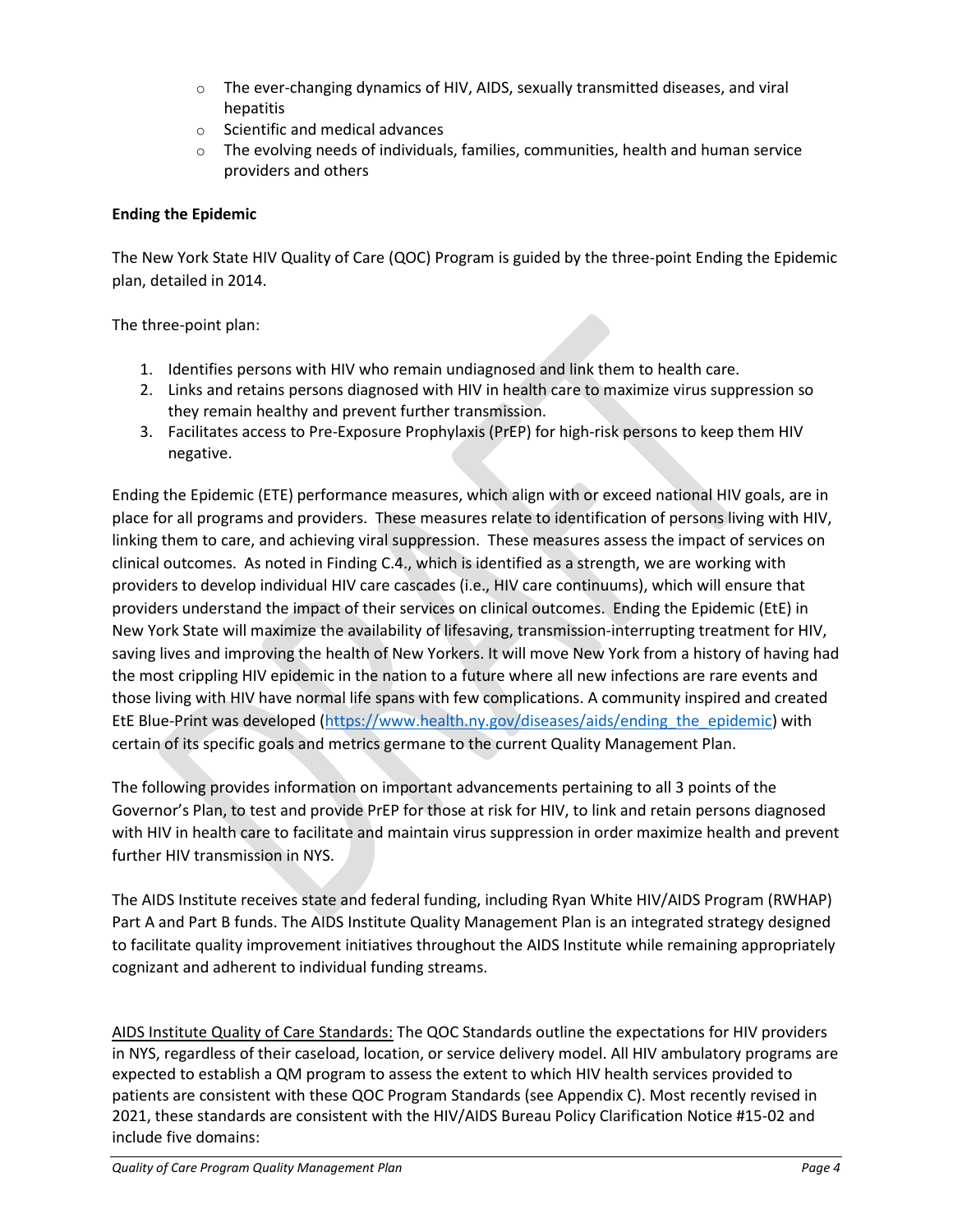- Infrastructure of HIV QM Programs (Quality Management Program)
- Performance Measurement
- Quality Improvement Activities
- Staff Involvement
- Consumer Involvement

## **II.) Quality Improvement Goals and Initiatives**

Improvement goals and initiatives are aligned with the goals of the AIDS Institute and the Ending the Epidemic (EtE) initiative. They are pursued through, and coordinated across, various components of the QOC Program.

#### **Improvement Goals**

For 2021-2022, the HIV Quality Improvement Program established the following prioritized improvement aims:

**Goal 1: Increase viral suppression of PLWH who are served by ambulatory HIV clinical and supportive service providers in NYS, including all providers who receive Ryan White Part B funding as subrecipients through the AIDS Institute.**

#### Measurable objective:

1) Viral suppression: increase percentage of persons living with diagnosed HIV infection with viral suppression to 89% percent by the end of 202[1](#page-4-0) (NHAS Goal: 80 percent) (EtE metrics)<sup>1,[2](#page-4-1)</sup>

#### Key strategies:

- Integrate viral suppression rates into all QOC Program activities to drive improvement.
- Produce statewide, regional, and local benchmark reports of viral suppression rates.
- Publicly disseminate viral suppression data through posting on Health Data NY (health.data.ny.gov) and EtE dashboard (etedashboardny.org).
- Conduct targeted organizational assessments of facility-level capacity to measure and improve HIV-related outcomes, including viral suppression rates at low performing HIV organizations.
- Include viral suppression rates in annual facility-specific Quality Improvement (QI) profiles.
- Integrate robust process improvement methods to measure and improve viral suppression rates into Learning Networks with a focus on durable viral suppression.
- Build capacity among consumers to partner with their health care providers to improve their viral suppression rates.
- Identify providers with low viral suppression rates and provide technical assistance to address low rates of viral suppression at these sites.
- Ensure that the social determinants of health are appropriately addressed through all funded supportive service providers including those who receive Ryan White Part B funding as subrecipients through the AIDS Institute.
- All subrecipients of Part B funding will report viral load suppression rates through the AIRS application monthly. Contract managers will review viral load suppression rates. Providers

<span id="page-4-1"></span>*Quality of Care Program Quality Management Plan Page 5*

<span id="page-4-0"></span><sup>1</sup> Office of National AIDS Policy. *National HIV/AIDS Strategy for the United States: updated to 2020*. July 2015. Available at: https://files.hiv.gov/s3fs-public/nhas-update.pdf.<br><sup>2</sup> Ending the Epidemic Dashboard NY. October 16, 2017. Retrieved from<http://etedashboardny.org/targets/>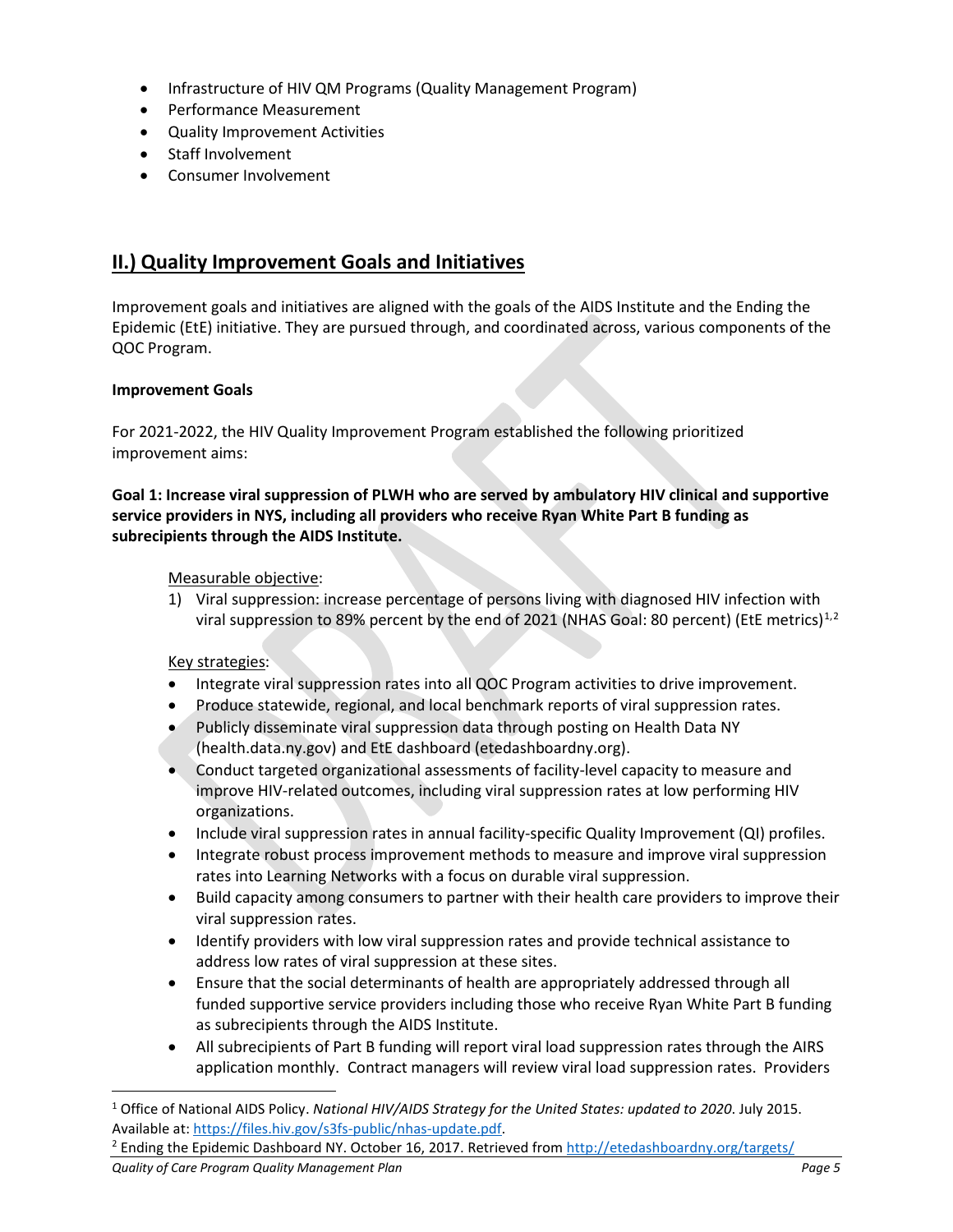will develop quality improvement projects to improve rates with technical assistance and coaching provided by contract managers and quality of care program staff and consultants.

**Goal 2: Continue implementation of organizational HIV treatment cascades submitted by all organizations that provide clinical HIV care, including those who receive Ryan White Part B funding as subrecipients of the AIDS Institute, to reduce gaps in HIV care and guide regional and local improvement activities, with an emphasis on addressing open patients.**

#### Measurable objectives:

- 1) Development of organizational HIV care and treatment cascades: increase the percentage of HIV ambulatory care organizations that participate in the Quality of Care Program in NYS completing organizational HIV cascades to 100 percent by December 31, 2022.
- 2) Cascade improvement plans: increase the percentage of ambulatory care organizations developing improvement plans in response to their cascade results to 100 percent by December 31, 2022.

#### Key strategies:

- Expect HIV programs participating in the QOC Program to submit organizational HIV treatment cascades, based on NYSDOH AIDS Institute standardized HIV organizational treatment cascade guidance (see Appendix J).
- Expect HIV programs participating in the QOC Program to submit improvement plans in response to organizational HIV cascade findings. Improvement plans should include a plan to address open patients – i.e., to ensure that all PLWH who contact an organization are in HIV care.
- Complete a formal review of the submitted cascades and quality improvement plans, including an assessment by the QI coaches, followed by review and approval by the Medical Director.
- Provide technical assistance and coaching to organizations with low scores on cascade measures.

#### **Goal 3: Reduce the incidence of HIV-related stigma through the development and distribution of HIV stigma reduction guidance and toolkits to HIV clinical and supportive service providers.**

#### Measurable objectives:

- 1) HIV stigma reduction guidance and toolkits: ensure that HIV stigma reduction toolkits which include evidence-based stigma reduction practices, emerging practices, training curricula, and evaluation tools are distributed to 100% of clinical and non-clinical providers receiving Part B clinical and non-clinical funding through NYSDOH AIDS Institute, and at least 85% of HIV clinical providers who do not receive Part B funding through the NYSDOH AIDS Institute by April 30, 2022.
- 2) Stigma reduction trainings: Ensure that 75% of all clinical HIV care providers, including those who receive Part B funding through the NYSDOH AIDs Institute, will offer a consumerdriven stigma reduction training to their staff by April 30, 2022.

#### Key strategies:

- A Stigma Subcommittee will be formed with members of the Office of the Medical Director (OMD) Quality of Care (QOC) Consumer Advisory Committee (CAC) and Clinical Quality Advisory Committee (QAC) to develop and implement a statewide HIV stigma reduction plan.
- The stigma subcommittee will review, and catalogue stigma reduction activities implemented as part of the OMD/QOC stigma reduction campaign.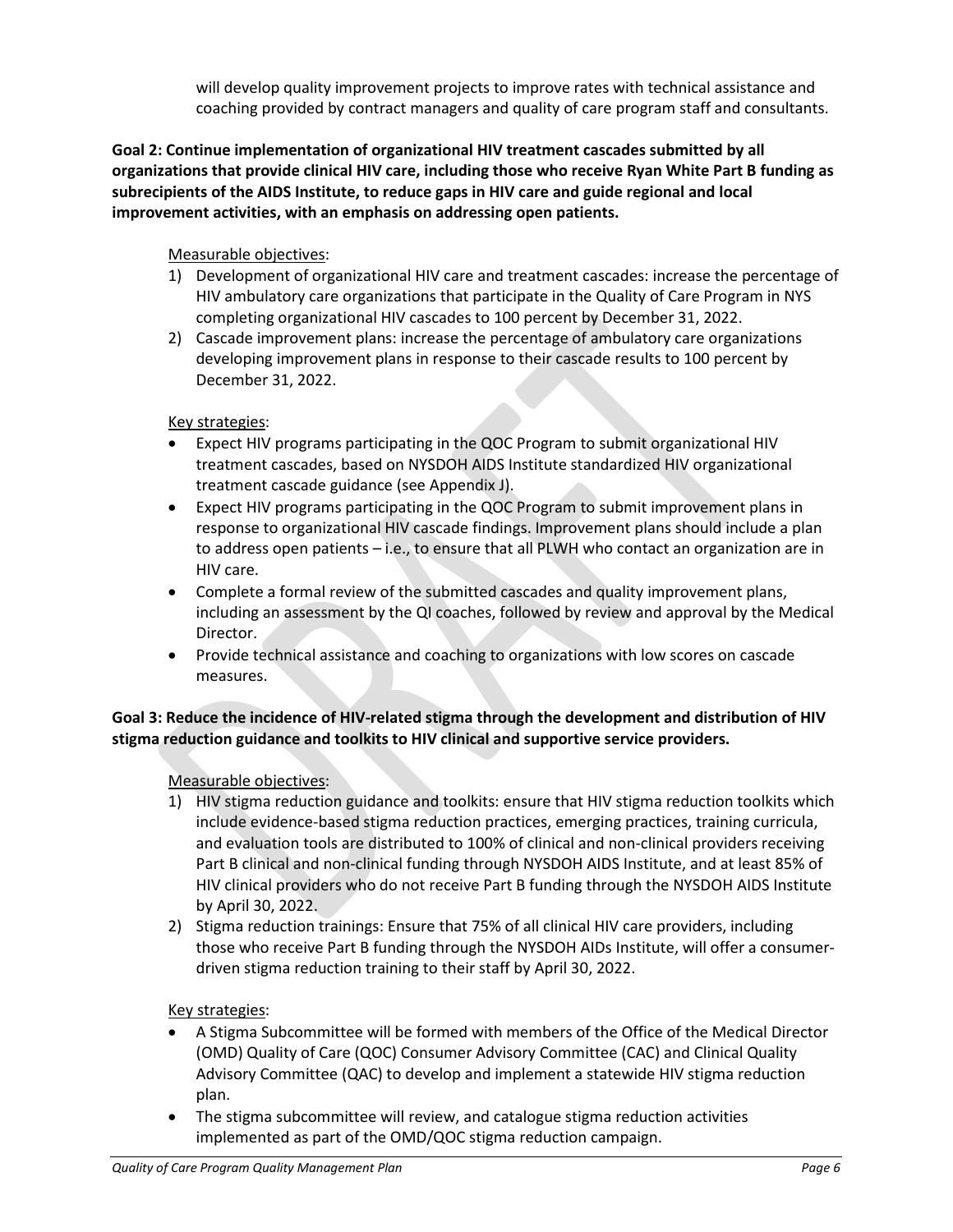- The Stigma Subcommittee will also review survey, interviews, and all other stigma reduction activities conducted with HIV clinical and supportive service providers by the Columbia University-led Stigma Reduction and Resiliency (STAR) Coalition's Mapping Group, and catalogue emerging practices.
- The Stigma Subcommittee will research successful consumer-driven stigma reduction training curricula to be included with the HIV clinical and supportive service provider stigma reduction activities.
- The subcommittee will also include in the toolkit, the stigma survey developed and used in the 2016-2018 NYSDOH AIDS Institute stigma reduction campaign.

#### **Goal 4: Improve health outcomes for HIV aging and long-term survivors in NYS.**

#### Measurable objectives:

- 1) HIV+ aging and long-term survivor survey of providers: Aim for 75% of HIV clinical and nonclinical providers in NYS to complete a survey focused on quality of care provided for HIV+ aging and long-term survivors.
- 2) HIV+ aging and long-term survivor survey of consumers: Ensure that a minimum of 80 PLWH who are aging or long-term survivors complete the survey.

#### Key strategies:

- Convene two focus groups to explore barriers and facilitators of HIV+ aging and longterm survivors' quality health care and outcomes
- Partner with Syracuse University researcher to develop a survey based on the results of the focus groups
- Distribute the survey to PLWH, including long-term survivors and aging PLWH, as well as healthcare providers across NYS.
- Evaluate the results of the survey and develop improvement strategies based on survey results
- Implement activities aimed at improving healthcare outcomes for HIV+ aging and longterm survivors.

#### **Goal 5: Increase consumer involvement in local QM programs and in regional quality improvement efforts.**

#### Measurable objectives:

- 1) Availability of consumer QI trainings in NYS: increase the number of virtual consumer QI trainings to 10 statewide sessions completed by December 31, 2022.
- 2) Consumer participation in QI training sessions: Ensure that a minimum of 200 consumers access these training sessions by December 31, 2022.
- 3) Consumer representation in regional peer Learning Networks and NYLinks: increase the percentage of consumers attending regional Learning Network and NYLinks meetings to 10 percent (# of consumer participants/# of all meeting attendees).

#### Key strategies:

- Include consumer-related agenda items in Learning Network and NYLinks meetings.
- Deliver consumer trainings through Learning Networks, regional groups.
- Conduct focus groups with consumers to generate ideas to increase the number of consumers attending Learning Network and NYLinks meetings.
- Use virtual platforms to reach more consumers.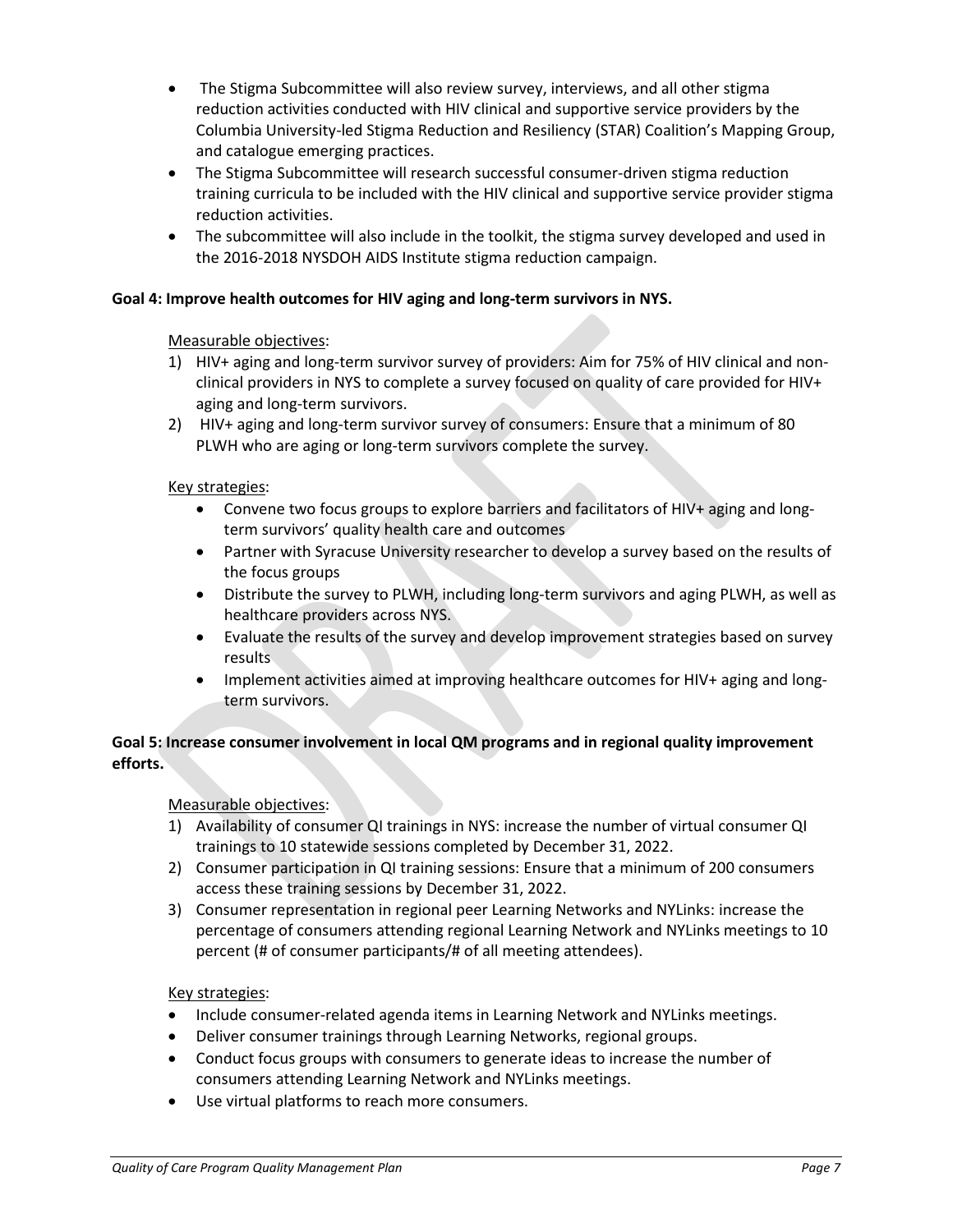#### **Improvement Initiatives**

The following quality improvement initiatives are integrated into the QOC Program and are being implemented or continued statewide in 2021.

#### Organizational Treatment Cascades of HIV Care and Treatment

To increase the proportion of PLWH who achieve durable viral suppression, the QOC program has asked clinical HIV providers across NYS to create organizational treatment cascades, which identify the proportion of PLWH at each clinic at each stage of the care continuum, from diagnosis through viral suppression. These organizational treatment cascades allow providers to clearly identify gaps along the pathway from linkage and engagement in care to viral suppression and to develop and guide improvement activities that aim to address those gaps. Quality of Care Program coaches review submissions with the QOC program data analyst to ensure the integrity of the data collected and QI plans submitted. The QI coach corresponds with the organization, working with them to provide support and technical assistance in finalizing the submission and implementing quality plans. Contract managers are also intrinsic to the organizational treatment cascade review process. Prior to their return to the clinical provider, the organizational treatment cascade submissions are shared with the relevant contract managers. This course of action is to ensure AIDS Institute programmatic wide recognition and awareness in the cascade reviews and the clinic's incumbent expectations. QI webinar and in-person tutorial reviews provided guidance for contract managers and other AI staff into the organizational treatment cascades.

#### Mortality Reviews

The AIDS Institute Medical Director and the Director of Research Initiatives will develop recommendations regarding the implementation of a process for mortality review. This review includes reporting of deaths among PLWH in an organization, including enrolled clinic patients and those dying in the hospital, and analysis of specific causes of death to identify modifiable factors, including access, coordination of care, and quality of care that are associated with deaths of PLWH.

#### Stigma Reduction

The potential negative impact of stigma on achieving the EtE goals has been raised by both health care providers and consumers. This statewide effort focuses on the manifestations of stigma at all HIV clinical and non-clinical care and service organizations that can be addressed to reduce the impact of stigma on PLWH.

A stigma survey was created in concert with a subcommittee of the HIV Quality of Care Advisory Committees and included in this year's QOC Program Review based on the recommendation of the HIV Quality of Care Advisory Committees (CAC and QAC). Applicable orientation, training, and shared lessons learned are coordinated at NYLinks Regional Group meeting working with AETC and the STAR Coalition Mapping Groups, statewide QOC webinars, and via individualized coaching by improvement coaches. This work will be informed by interviews conducted by QOC program as part of the STAR Coalition Mapping group. The interviews were conducted with clinical and non-clinical HIV providers throughout NYC to understand current stigma reduction activities and to identify gaps. NYLinks will use information derived from these interviews as they work with the STAR Coalition and AETC to develop capacity building and improvement activities for clinical and non-clinical providers to develop and evaluate HIV and intersectional stigma activities that can be spread to additional providers throughout NYS (see Appendix I).

#### HIV+ Aging and Long-Term Survivors Initiative

The HIV+ Aging and Long-Term Survivors subcommittee was established by the Quality of Care Advisory Committees (CAC and QAC) to determine the barriers and challenges that reduce the quality of care for older people living with HIV and long-term survivors. The subcommittee hosts focus groups and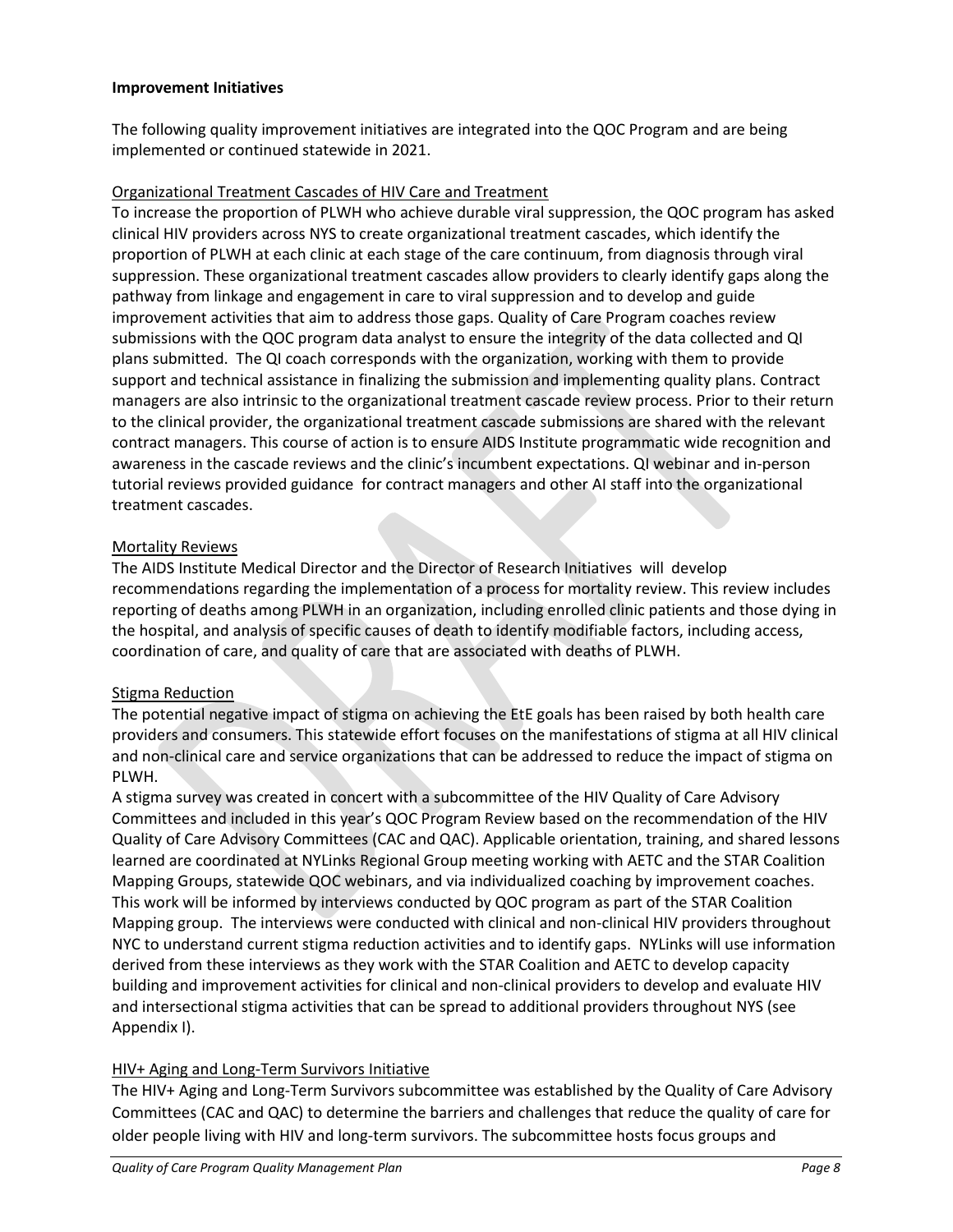townhalls to receive input directly from consumers and providers, specifically how supportive services and healthcare services directly impact the outcomes for older people living with HIV and long-term survivors. The HIV+ Aging and Long-Term Survivors subcommittee helped Dr. Maria Brown, from Syracuse University's Aging Studies Institute, develop a survey based on the barriers and recommendations identified by consumers and providers in townhall meetings. The survey is now closed and is currently in the data analysis stage. Based on the results of the focus groups and surveys, the subcommittee provides the AIDS Institute with policy recommendations to improve the care and outcomes of this population across New York State (see Appendix H).

#### Substance Use

Substance use has been associated with behaviors that can impede viral load suppression and other health outcomes for PLWH. The CAC and QAC have formed a subcommittee to develop an initiative to mitigate associated negative health outcomes. The group will meet quarterly, develop a plan that they will present to the full CAC and QAC committees for implementation in 2021.

#### Hepatitis C Co-infection

CAC and QAC have identified Hep C coinfection as a health risk for people living with HIV. The CAC and QAC have formed a subcommittee to develop an improvement campaign to focus on eliminating hepatitis C, and so improving the health and quality of life for affected PLWH. The group will meet quarterly, develop a plan that they will present to the full CAC and QAC committees for implementation in 2021.

#### Evaluative Framework for Telehealth

With the swift uptake of Telehealth due to the COVID-19 pandemic, both providers and consumers have expressed the need for technical assistance. The AIDS Institute in conjunction with the NYCDOH Bureau of HIV Clinical Operations and Technical Assistance (COTA) Program, have put together a series of webinars that promote the evaluation of HIV Telehealth programs, in clinical and non-clinical provider settings. The webinars include both provider (clinical and non-clinical) and consumer panelist answering questions about access and timeliness of care, effectiveness, quality improvement, and staff and patient experience. The findings will be shared with the CAC and QAC in hopes that they will develop an initiative to promote the evaluation of HIV care provided via Telehealth (see Appendix G).

## **III.) Quality Improvement Infrastructure and Stakeholders**

The AIDS Institute is informed by advisory bodies, including committees of providers (Quality Advisory Committee) and consumers (Consumer Advisory Committee/Young Adult Consumer Advisory Committee), as well as by other AIDS Institute quality initiatives. These include the AIDS Drug Assistance Program, the Quality of Care (QOC) Program and the Office of Medicaid Policy and Planning. The QOC Program also engages with numerous other quality programs, including the NYC EMA QM Program, the NYCDOH MH HIV Clinical Operations and Technical Assistance (COTA) Program, the HIV Guidelines Committee, and the Department of Corrections and Community Supervision.

The AIDS Institute Office of the Medical Director (OMD) coordinates the statewide quality activities through the participation of internal and external stakeholders to promote, monitor, and support the quality of HIV clinical services for PLWH in NYS. The Medical Director of the AIDS Institute, who is a member of the AIDS Institute Executive Staff, directs quality improvement activities across the AIDS Institute and is supported by public health professionals at the AIDS Institute and external contractors. The Medical Director reports to the Director of the AIDS Institute.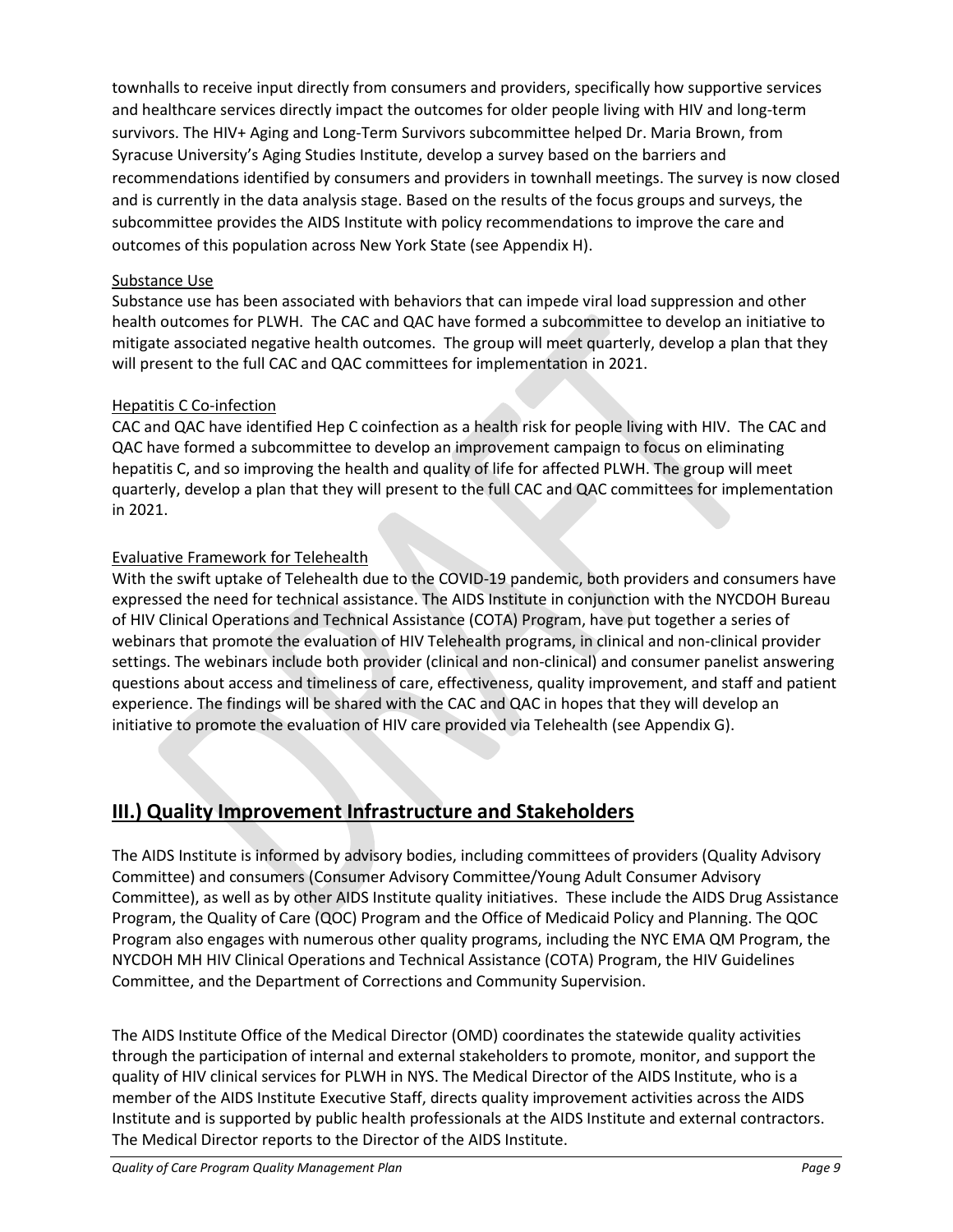The following organizational chart outlines the various QOC staff with responsibilities in management and implementation of the QOC Program.



**AIDS Institute Quality of Care Program** 

HIV Quality of Care Clinical Quality Advisory Committee (QAC): The QAC was formally established in 1995 to advise the AIDS Institute and ensure that the delivery of services and care, including those provided by Ryan White Part B subrecipients, is consistent with HIV treatment guidelines. Composed of clinical representatives from HIV ambulatory care facilities across NYS, with active participation by the NYC Ryan White Part A Program leadership, this Committee meets quarterly to establish priorities for monitoring quality of care and to inform the selection and prioritization of performance measures and review criteria. For 2020 and 2021, the Committee has endorsed priority areas for quality monitoring and improvement, with specific emphasis on identifying individuals who receive services from a health care organization, patients who are established actively receiving care, new to care at that organization and those who are newly diagnosed. Priorities include viral suppression; hepatitis C management; HIV aging and long-term survivor care; addressing stigma in health care settings; STI care and treatment; drug-user health, LGBTQ Health, and the use of advanced electronic information systems, including Regional Health Information Systems, to generate performance data. Health equity remains an established priority with an emphasis on eliminating disparities. Co-chairs of this committee attend CAC/YACAC meetings and a joint meeting between the QAC and the CAC/YACAC occurs annually (see Appendix D).

Consumer Advisory Committee (CAC) and Young Adult Consumer Advisory Committee (YACAC)**:** Launched in 2002, the CAC represents the diverse communities and regions affected by the HIV epidemic in NYS. YACAC was established subsequently to involve youth living with HIV so that their specific needs would be included. These committees were then combined in 2015. These two committees provide input to the AIDS Institute and ensures that consumer priorities are captured and integrated into the NYS QM Plan. At quarterly meetings, participants discuss quality of care issues,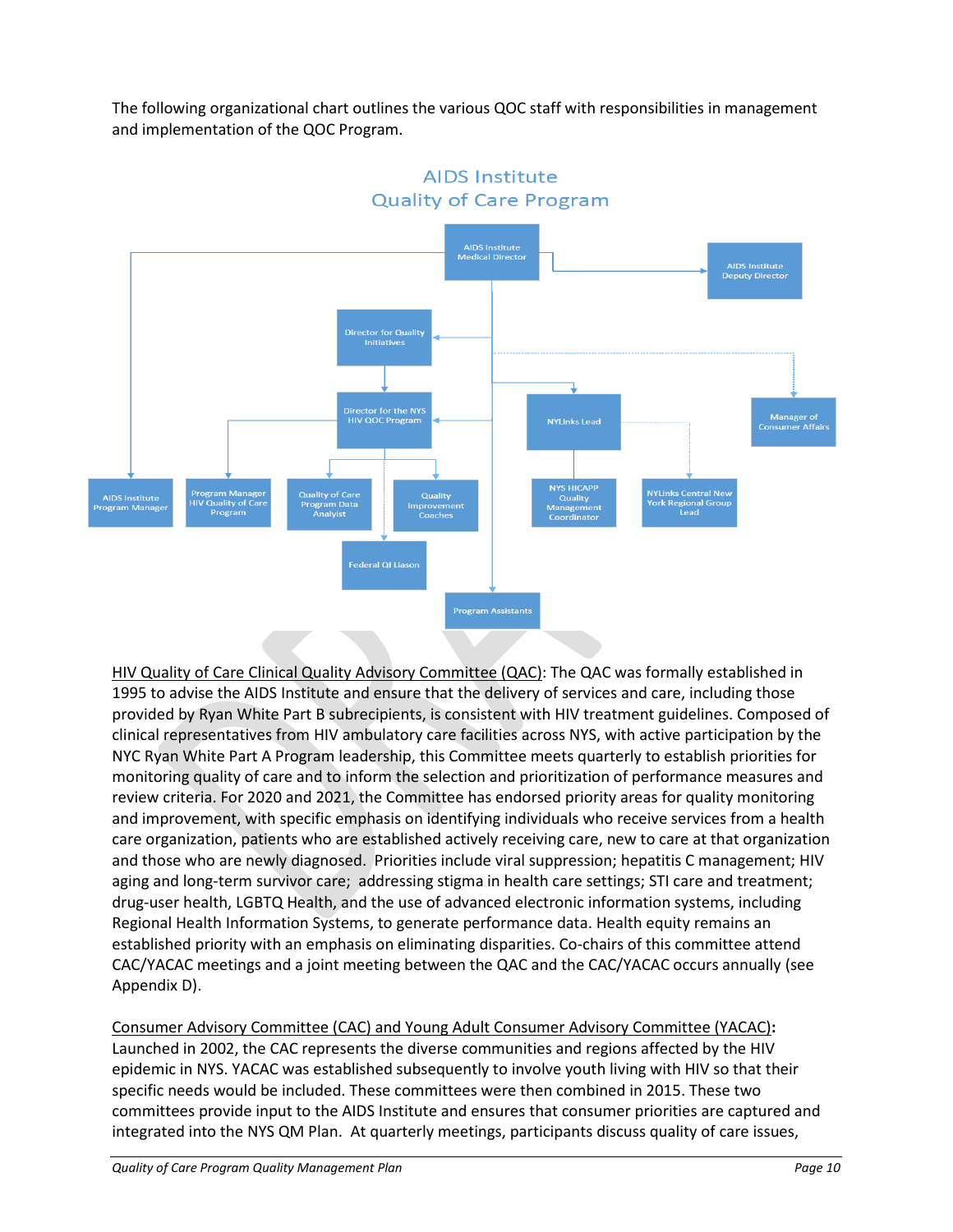including performance measurement, quality improvement activities, and targeted consumer/provider initiatives of the HIV QOC Program. Co-chairs of this committee attend the QAC meetings and a joint meeting between the CAC/YCAC and the QAC occurs annually (see Appendix E).

HIV Clinical Guidelines Program**:** Since 1987 clinical and public health experts have collaborated on the evaluation, development, dissemination, and promotion of implementation of HIV clinical practice guidelines. These guidelines, available a[t www.hivguidelines.org,](http://www.hivguidelines.org/) address the medical management and treatment needs of adults and adolescents living with HIV, including those with mental health or substance use disorders. In addition, evidence-based guidelines are developed on specific issues that affect the health care needs of women living with HIV, as well as oral health care and prevention services including PEP and PrEP. In line with the expanded mission of the AIDS Institute, the Program also produces guidelines relating to hepatitis C, STIs, sexual health, and substance use. The Program, by providing a statewide community standard of medical care, supports clinicians in the treatment of PLWH and other HIV service providers involved in patient treatment and care. The Chair of the Quality Advisory Committee is a permanent member of the HIV Clinical Guidelines Medical Care Criteria Committee.

Many programs within the NYSDOH AIDS Institute incorporate quality improvement activities. The LEAN quality improvement methodology tracking measures have been adopted for reaccreditation through the NYSDOH Performance Management Reporting System (PMRS) and have been used for mass mapping of HIV Qual agency processes in moving patients through appointments. The QOC Program cooperates with the AIDS Drug Assistance Program Quality Management Program, the Department of Corrections and Community Supervision, the Office of Medicaid Policy and Programs, and HCV and Drug User Health Programs.

Health Equity Program: The AIDS Institute Health Equity Program, established in 2019, has recently developed health equity goals based on analysis of various data sets including AIRS (AIDS Institute Reporting System) and surveillance data.

# **IV.) Performance Measurement and Summary of Results**

The AIDS Institute supports performance measurement activities to assess the clinical care of people living with HIV or hepatitis C across NYS.

The annual review of HIV care and services is overseen by staff within the Office of the Medical Director with assistance from external quality coaches within each geographic region of NYS. The supplemental reviews are conducted by other NYS and NYC programs, including ADAP, DOCCS, Part A QM Program, NYCDOHMH (via care continuum dashboards), the hepatitis program, and others.

#### **2017-2020 Statewide Quality of Care Reviews**

All clinical providers, including all Part B providers, participate in an annual quality review, identifying areas in need of improvement and developing quality improvement activities to improve services and outcomes in these areas. Please see the attached appendices for specific measures, reviews, and QI activities.

From 2017 to 2020 providers submitted data related to HIV organizational treatment cascades, and they will submit similar data in 2021 for care provided in 2020.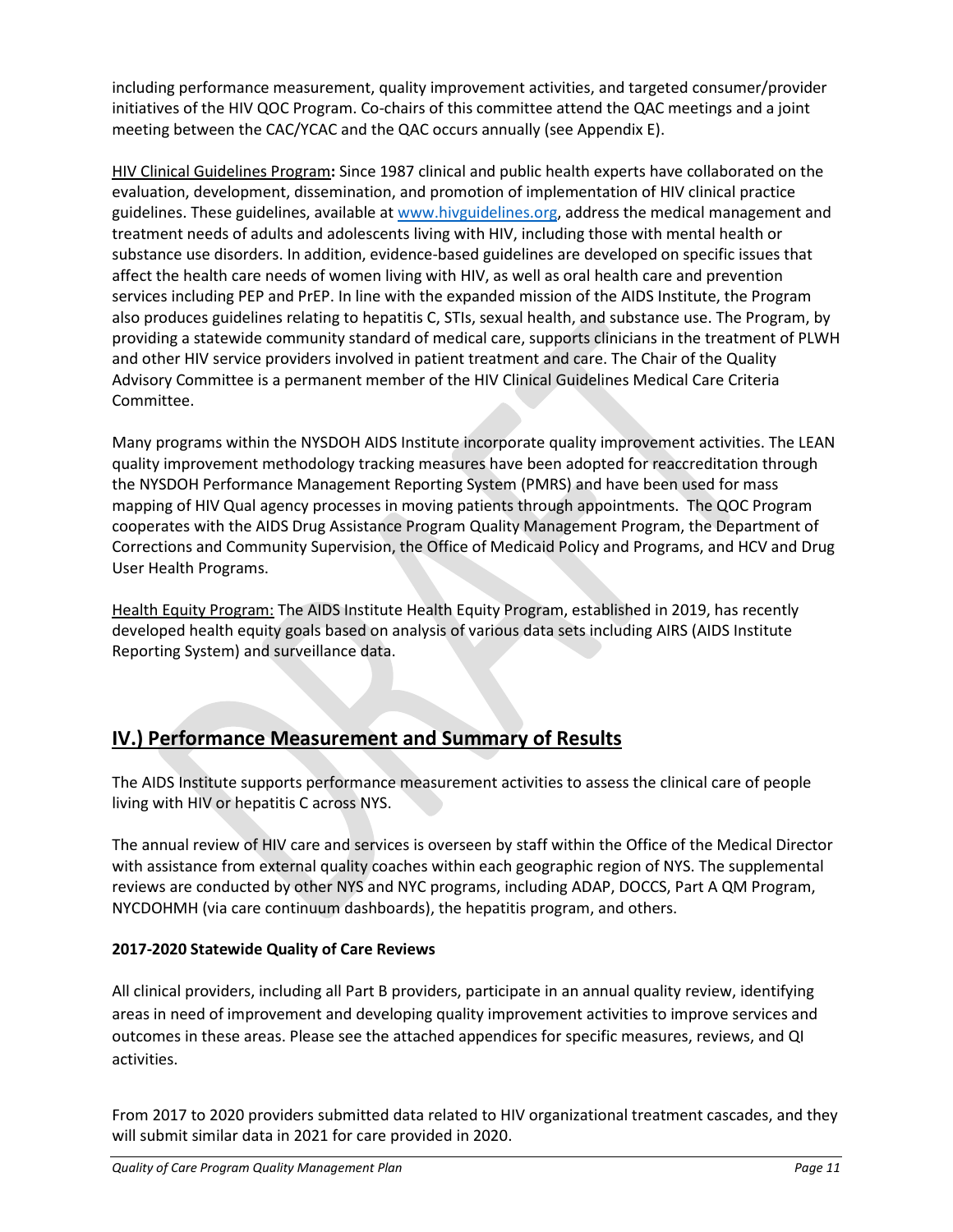Based on the recommendations of the NYS HIV Quality of Care QAC and its EtE subcommittee, in conjunction with the CAC/YACAC, 2017's review embraced a new, innovative approach that adapted the HIV treatment cascade for health care organizations and focused on goals that contribute to Ending the Epidemic in NYS. The 2017 HIV QOC Program Review, evaluating 2016 performance, was initiated in early 2017 with a deadline for the first phase of submission on April 30, 2017.

In 2017, the review consisted of the following components: organizational HIV treatment cascades, eHIVQUAL evaluation of HIV care and screening for STIs, stigma-reduction, and tobacco cessation.

In 2018, providers were no longer asked to submit eHIVQUAL measures. The 2018 review focused instead upon the HIV treatment cascades, prompting providers to share data with their team, develop improvement goals based on their analysis, and move seamlessly into improvement activities. Viral suppression and ART prescription rates are extracted from the submitted cascades to generate facilityspecific, regional, and statewide reports for these measures. Linkage to care was also assessed for newly diagnosed patients.

In addition to the organizational treatment cascades, in 2018, the review consisted of a stigmareduction campaign, tobacco cessation, and a mortality review.

#### Organizational HIV Treatment Cascades

For care provided in 2017, HIV clinical providers submitted:

- Two organizational HIV treatment cascades, one for patients newly diagnosed or new to care and one for established patients and previously diagnosed patients of unknown care status. The cascades included aggregated results for all PLWH who received any services from an organization and breakout data by demographic groups among established patients for antiretroviral therapy, viral load testing, as well as care status information detailing the number of patients who died during the review period or who were known to be incarcerated, linked to ongoing external HIV care, or relocated outside NYS as of the end of the year.
- A detailed description of the methodology used in the cascades, including that used to identify patients receiving any services in their organization and ascertain their care status.
- Formal improvement plans based on gaps identified in the treatment cascades.

Starting with the review of care provided in 2018, HIV clinical providers submitted:

- Organizational treatment cascade data for newly diagnosed patients, other new to care patients, established active patients, and other previously diagnosed patients who received any kind of care at the organization.
- A detailed description of the methodology used in the cascades, including that used to identify patients receiving any services in their organization and ascertain their care status.
- Formal improvement plans based on gaps identified in the treatment cascade review, with an emphasis on key population patient characteristics (e.g., gender, race/ethnicity, age, transmission risk, and housing status).
- A description of how HIV clinic consumers are involved in the quality improvement plan.

A baseline resistance indicator for newly diagnosed patients was introduced with the review of care provided in 2019.

No significant changes are planned for the 2021 review of care provided in 2020.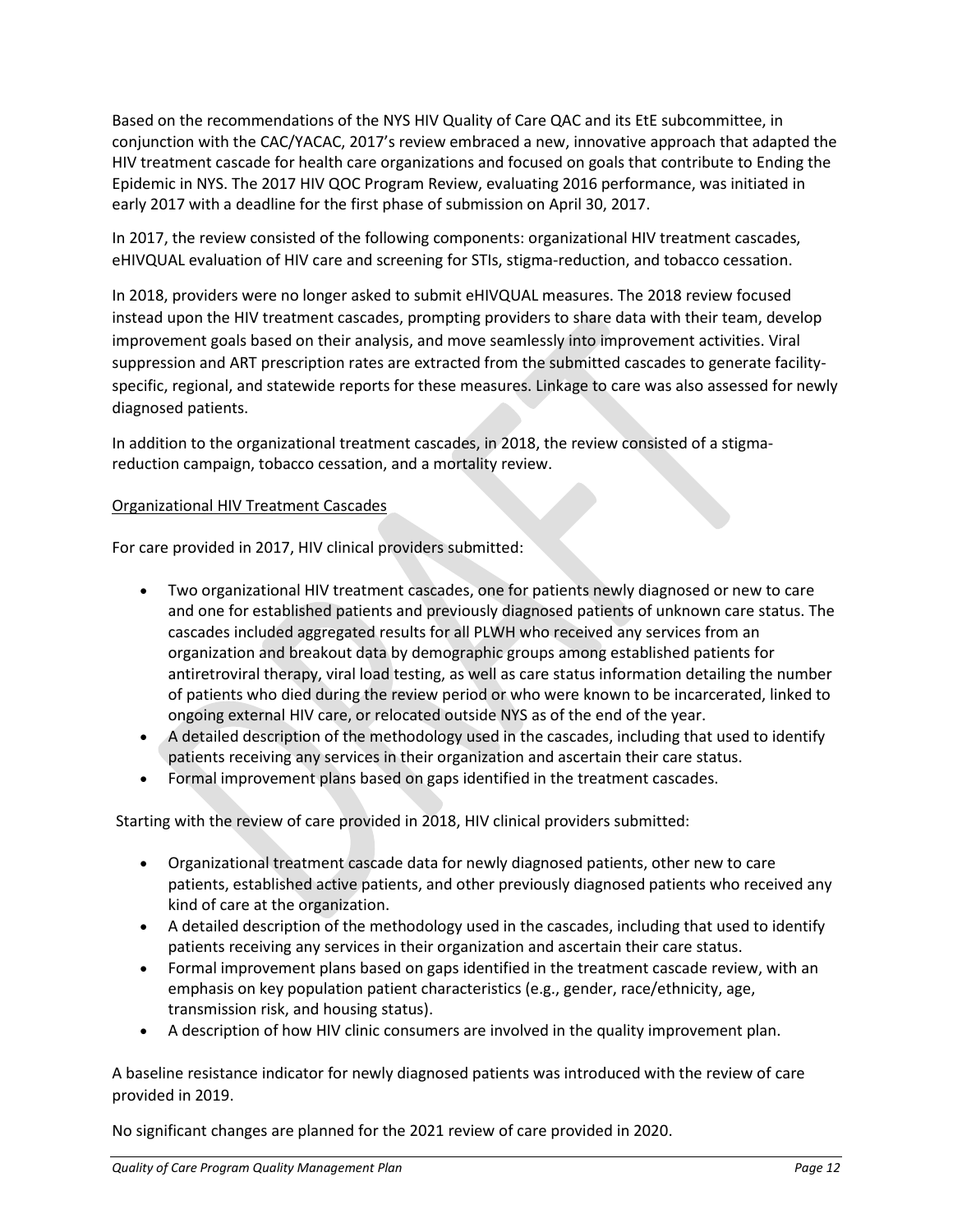#### **Data Follow-up and Reporting**

As performance data are submitted by HIV providers to the AIDS Institute, Office of the Medical Director staff and consultants conduct data quality assurance (DQA) checks and work one-on-one with the facility responsible for reporting the data as part of ongoing data quality improvement (DQI) processes. Throughout the submission process for the organizational treatment cascades, NYLinks regional coaches serve as a first point of contact in communication between organizations and NYS. At regular QOC Workgroup meetings, coaches report back on the status of cascade submissions and discuss issues and key findings coming out of the QOC Program Review with HIV and Hepatitis Health Care Division staff, other Office of the Medical Director staff, and consultants. All cascades and improvement plans submitted are reviewed and approved by the NYSDOH AIDS Institute Quality of Care program staff and improvement coaches. These activities are closely coordinated with the Division of HIV Health Care through their contractual relationships with participating organizations. Contract managers monitor grant-funded organizations, including part B grant funded programs, to ensure their full participation in the QOC Program.

The data from the performance review will be shared on the Health Data NY open data platform [\(https://www.healthdata.ny.gov\)](https://www.healthdata.ny.gov/), hosted by the NYSDOH, to increase transparency and improve general access to governmental datasets. Some example treatment cascades are also displayed on the Ending the Epidemic dashboard. Results and analysis from the reviews are presented in statewide and regional reports for each component of the review, in formats which permit comparative evaluation, benchmarking analysis, and identification of potential disparities. In addition, statewide and regional performance data results are routinely shared with members of the various committees.

The results of the performance review will be used by NYS to identify low-performing providers as high priority for intensive technical assistance and consultation, and to evaluate the condition of HIV care throughout the State. For example, low performing sites are identified using the most recent data results and receive technical assistance in drilling down their performance data, performing process investigation, and developing tailored improvement plans to address key data findings (see Section V. Capacity Building for more information).

|                        |                                 | 2017*            |      | 2018 |                  |      | 2019 |                  |      |      |
|------------------------|---------------------------------|------------------|------|------|------------------|------|------|------------------|------|------|
| Patient                |                                 | 25 <sup>th</sup> |      | 75th | 25 <sup>th</sup> |      | 75th | 25 <sup>th</sup> |      | 75th |
| Group                  | Indicator                       | Pct.             | Med. | Pct. | Pct.             | Med. | Pct. | Pct.             | Med. | Pct. |
| Newly                  | 3-day Linkage to Care           | 42%              | 65%  | 100% | 20%              | 41%  | 60%  | 24%              | 52%  | 82%  |
| Diagnosed              | On ARV Therapy                  | 80%              | 91%  | 100% | 83%              | 96%  | 100% | 92%              | 100% | 100% |
|                        | Any VL Test                     | 88%              | 99%  | 100% | 91%              | 100% | 100% |                  |      |      |
|                        | VL Test within 91 Days          |                  |      |      | 86%              | 93%  | 100% | 87%              | 95%  | 100% |
|                        | Suppressed Final VL             | 50%              | 65%  | 74%  |                  |      |      |                  |      |      |
|                        | Suppressed within 91 Days       |                  |      |      | 29%              | 45%  | 55%  | 34%              | 50%  | 65%  |
|                        | <b>Baseline Resistance Test</b> |                  |      |      |                  |      |      | 50%              | 74%  | 88%  |
| Other New              | On ARV Therapy                  | 89%              | 96%  | 100% | 89%              | 97%  | 100% | 97%              | 100% | 100% |
| to Care                | Any VL Test                     | 93%              | 97%  | 100% | 95%              | 99%  | 100% | 95%              | 98%  | 100% |
|                        | Suppressed Final VL             | 62%              | 70%  | 80%  | 63%              | 74%  | 81%  | 70%              | 78%  | 84%  |
| Established            | On ARV Therapy                  | 98%              | 99%  | 100% | 98%              | 99%  | 100% | 98%              | 99%  | 100% |
| Active                 | Any VL Test                     | 97%              | 99%  | 100% | 97%              | 99%  | 100% | 98%              | 99%  | 100% |
|                        | Suppressed Final VL             | 84%              | 88%  | 91%  | 83%              | 88%  | 90%  | 85%              | 89%  | 92%  |
| All Open<br>Previously | On ARV Therapy                  | 81%              | 92%  | 97%  | 88%              | 95%  | 98%  | 89%              | 95%  | 97%  |
|                        | Any VL Test                     | 78%              | 92%  | 96%  | 83%              | 93%  | 97%  | 85%              | 93%  | 97%  |
| Diagnosed              | Suppressed Final VL             | 60%              | 80%  | 85%  | 70%              | 80%  | 86%  | 69%              | 81%  | 88%  |

#### Organization-level Indicator Performance (2017 to 2019)

*Quality of Care Program Quality Management Plan* Page 13 and Page 13 and Page 13 and Page 13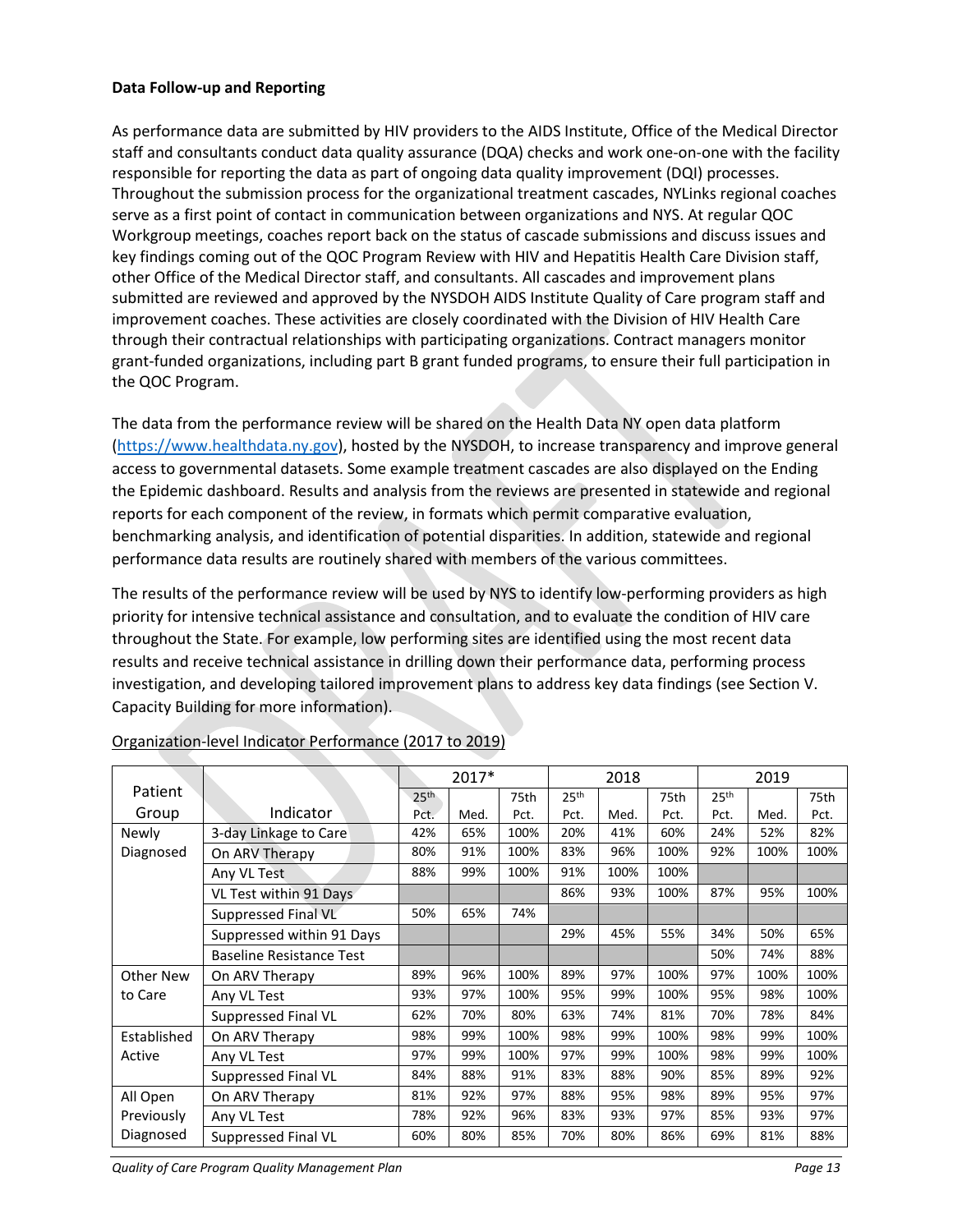\*2017 data are based on direct report of aggregated numbers, rather than NYS scoring of patient-level data as done in 2018 and 2019. This may have affected the accuracy of the linkage measure in particular.

Hepatitis C Quality Indicators**:** In 2017, the QOC Program expanded its improvement activities for patients receiving hepatitis C care and treatment beyond the AIDS Institute-funded programs to include five NYC-based hospitals receiving funding from the New York City Department of Health and Mental Hygiene for hepatitis C care and treatment. Providers submit data annually. Providers can generate reports of the data results instantly to inform improvement plans for these patients.

Traditionally, the activities of the QOC Program were primarily directed toward clinical programs. In recognition of the importance of social determinants of health and the role of non-clinical programs as critical partners in ending the epidemic, the QOC Program is in the process of expanding and integrating its activities targeted toward non-clinical programs.

| Measure                               | <b>Collection Method</b> |
|---------------------------------------|--------------------------|
| Outcome measure: viral<br>suppression | AIRS quarterly reports   |
| Process measure: to be<br>determined  | To be determined         |

#### **Organizational Assessments**

In order to evaluate, track, and support adherence to the QOC Program Standards, QOC staff and coaches conduct organizational assessments of high priority, low performing HIV ambulatory care program in NYS annually. High priority sites are identified via viral load suppression scores submitted in the annual quality of care review (see Appendix M). For approximately 20 years, the organizational assessment tools have been developed and updated in accordance with the AIDS Institute QOC Standards and HRSA HIV/AIDS Bureau QM expectations.

The organizational assessments complement the annual QOC Program Review, with both completion of the QOC Program Review and relative performance on some indicators captured by the organizational treatment cascades, taken into consideration in the organizational assessment.

The organizational assessment tool (see Appendix O) includes the following domains:

- Quality Structure
- Quality Planning
- Quality Performance Measurement
- Quality Improvement Activities
- Staff Involvement
- Consumer Involvement
- Evaluation of Quality Program
- Achievement of Outcomes
- Reduction in Disparities
- Ending the Epidemic Initiative
- Organizational QM Integration of HIV Supportive Service Programs and Clinical Activities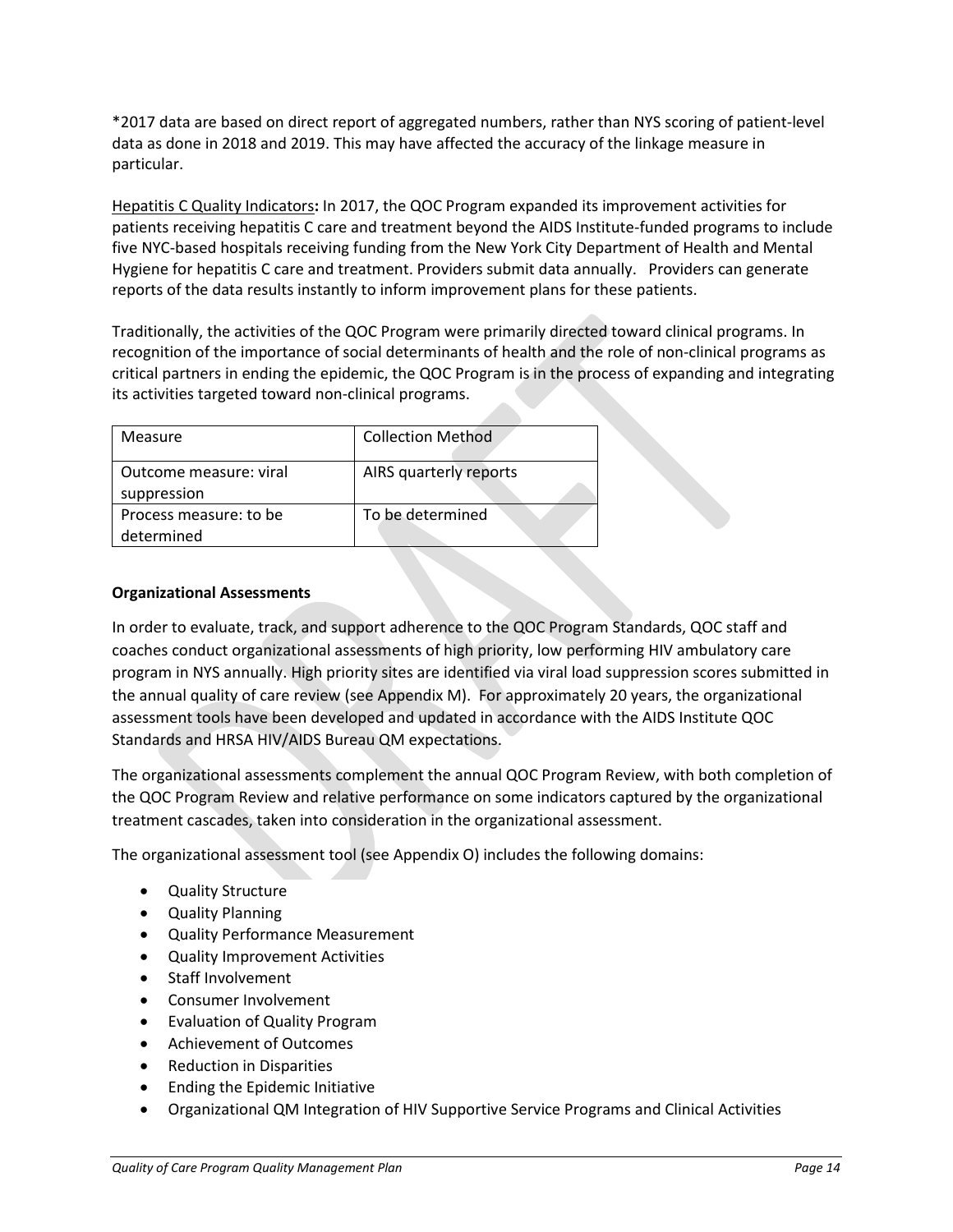Assessment scores are centrally stored and shared individually with HIV providers. Recommendations are made for improvement and technical assistance is offered, where appropriate, in response to assessment findings. QOC staff and coaches conduct follow-up reviews, phone consultations, and site visits to ensure successful outcomes. Ongoing and meaningful involvement of the consumer populations at each site is an important goal. Sites with low clinical performance in viral suppression or other key indicators are prioritized for technical assistance and are systematically tracked to ensure recommended changes are implemented. Contract managers across the AIDS Institute help to ensure that these sites follow through on recommended improvements. The goal is to work with these programs to ensure that a sustainable QM infrastructure is in place and achieves desired clinical outcomes, with special emphasis placed on sustained viral suppression.

Since all data are entered in a centralized database, statewide and regional organizational assessment reports can be generated in addition to individual site reports. These reports allow for priority setting and are included in the regional improvement work.

#### **Quality Improvement Profile**

The AIDS Institute's QOC Program annually compiles summarized information about the HIV QM programs of organizations that provide HIV clinical care in New York State. Data are compiled from multiple sources, including components of the QOC Program Organizational HIV Treatment Cascade Review. Components of the review displayed in the QI profile include longitudinal performance data on key quality indicators, such as viral suppression, and highlight site-specific QI activities, and their plan for involving consumers in these improvement activities. Participation in a Learning Network or NYLinks Regional Group is also included. The QI profile report is provided to organizations and contract managers. This profile may be used to review the HIV QM program's effectiveness and to make changes if needed (see Appendix L).

#### **Risk Management**

To mitigate potential risks that threaten the accomplishments of the QOC Program, the following four risks and corresponding controls were identified.

#### Risk #1: HIV Patient Confidentiality

The QOC Program has developed an online application that allows HIV providers to self-report their HIV performance measurement data. The data entries include personal health information of individuals living with HIV. There is a potential that the database could be hacked and, therefore, compromise patient confidentiality.

#### Control for Risk #1

The QOC Program staff has worked with NYSDOH IT personnel to incorporate multiple safeguards to protect the database and provide state-of-the-art safety measures. The online application is built and maintained in accordance with NYSDOH policies and procedures. In addition, all end users undergo a standardized process to certify their credentials.

#### Risk #2: Inaccurate Performance Data

In the development and implementation of performance measurement systems to assess the quality of HIV care across all HIV programs in NYS and the distribution of annual performance data to providers and consumers, there is the risk of inaccuracies in the data and, therefore, of misrepresenting facility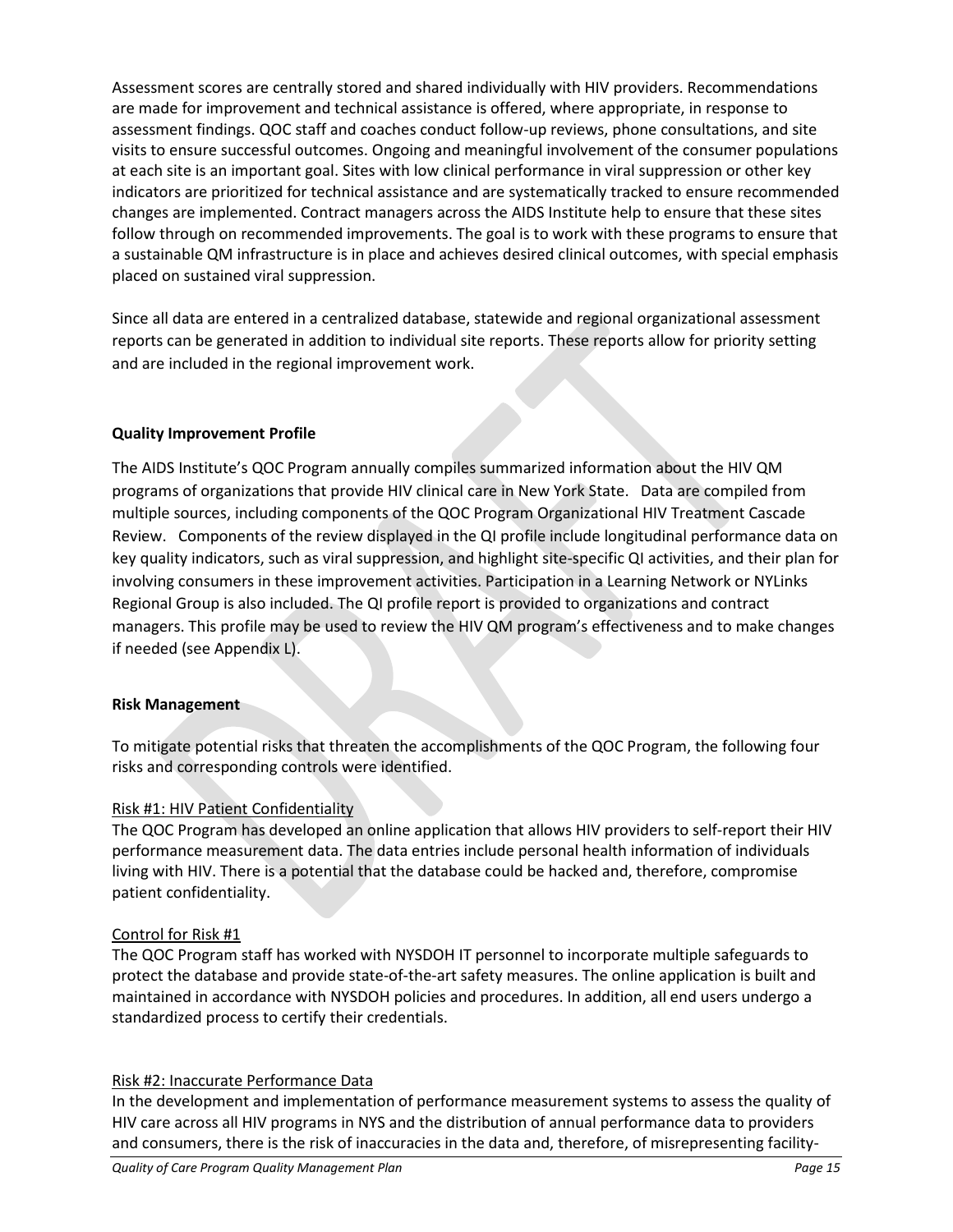based performance scores to the public. In addition, data presentations by QOC Program staff could misrepresent facility data or utilize data that have not been formally approved by the AIDS Institute.

#### Control for Risk #2

Conduct validation reviews of submitted and reported performance data, establish data validation reports in data collection tools, internally review data scoring processes, and cross-reference data. Electronic systems have numerous accuracy and quality control checks, which automatically prevent many errors in data entry. Technical assistance is available to providers to follow up on the provided information and help them improve the accuracy of their reported data. Policies have been put in place for QOC Program staff for formal approval of data presentation slides and sharing of public data reports.

#### Risk #3: Provision of Consultative Services

In the provision of consultative services to assist HIV programs to develop their quality management programs in accordance with external requirements, there is the risk of gathering inaccurate review data or organizational assessment findings, and, thereby, of negatively influencing local areas of focus for improvement and organizational priorities. Provision of technical assistance and coaching by different coaches could potentially result in incongruent learning amongst different providers.

#### Control for Risk #3

Internal review of organizational assessment data and review of longitudinal data are conducted to detect any inconsistencies and to detect trends over time. Data validation reviews and internal review of data scoring processes are in place. A standard approach to quality improvement is used, with coaching materials shared amongst all coaches who meet regularly to share techniques.

#### Risk #4: Communication with Stakeholders

All data that are presented in public, shared with providers, or posted on websites has the potential to contain errors. This also includes analyses of data which may lead to erroneous conclusions and interpretation that bears the endorsement of OMD and the NYSDOH AIDS Institute. The written communication that includes data and a corresponding interpretation also has the potential to be distributed and/or categorized in an inappropriate manor; for example, marking a communication as "urgent" when a true emergency is not present.

#### Control for Risk #4

No data will be presented at meetings, posted on websites, or distributed through written communication (including email) to stakeholders without formal approval of the Medical Director. The OMD policies and procedures for communicating with stakeholders is included in the OMD staff orientation binder that is openly accessible to all staff. Each staff member is required to read and sign an acknowledgement that the policies and procedures have been read, understood, and will be adhered to. Managers are to ensure that their staff are fully aware of these procedures and are to implement an approval process within their programs. These policies and procedures apply to any consultants working within the programs.

# **V.) Capacity Building**

AIDS Institute staff receive training in the IHI improvement model through the Quality of Care Program. These training sessions are 3 hours in length and occur on an annual basis. Quality of Care Program staff facilitate these training sessions in Albany and NYC. Additional capacity building for staff is offered through the NYSDOH Lean Office, which provides training sessions in Lean methodology and the Center for Quality Improvement and Innovation (CQII).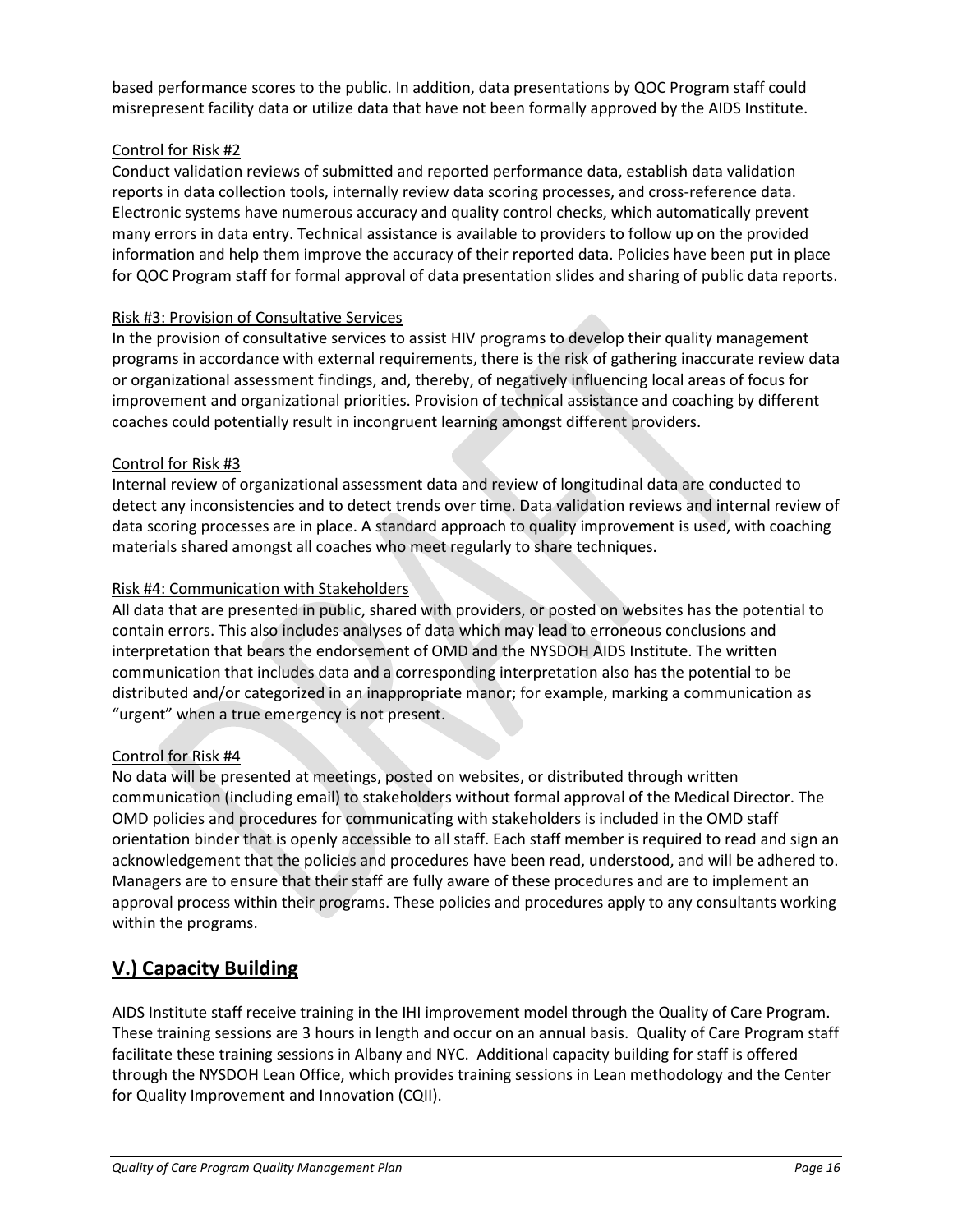Contract managers, including contract managers for all Part B funded programs work with the QOC Program to provide QI and QM capacity building for HIV supportive and clinical care providers. The AIDS Institute assists providers in building and maintaining their QM infrastructure, the use of QI methodologies for continuous improvement of services and outcomes, and the involvement of consumers in quality improvement programs.

NYLinks**:** The Quality of Care Program collaborates closely with NYLinks (see Appendices R-T)**.** NYLinks is composed of 10 regional groups of HIV clinical and non-clinical providers that meets regularly to increase their knowledge of QI methods and to set regional priorities for, and share the results of, improvement work. Each Regional Group receives ongoing quality coaching and holds quarterly one-day or half-day group meetings that focus on QM and peer exchange. The coach is responsible for ensuring that each organization receives an annual organizational assessment, for engaging all HIV providers in the regional QI work associated with NYLinks, and for introducing and following up on all annual quality initiatives. The coach also serves as one of the links between regional quality improvement goals, which tend to focus on linkage to care, engagement in care, and viral suppression, and EtE regional efforts, which tend to broader. This flexible structure accommodates the specific needs of each region, as determined by organizational distribution, staffing, and resource allocation. Coaches meet regularly via conference call to update each other on regional work, share successes, raise issues, and provide advice to each other. These meetings are also used to track progress on specific programmatic and quality initiatives.

Learning Networks: Learning Networks (see Appendix N) are composed of groups of HIV providers based on program (e.g., CHC) or population (e.g., youth) affinity. Members of Learning Networks receive ongoing quality coaching from the QOC Program and then meet three or four times annually as a group for structured group meetings, sometimes held virtually, to learn about QM and engage in peer exchange. The goals of the Learning Networks are to improve the quality of HIV services and patient outcomes, strengthen provider QM infrastructure, and increase competency in performance measurement. Based on organizational treatment cascade data, group quality projects have been developed to address viral suppression, linkage in care, and retention in care. For example, viral suppression initiatives have focused on improving viral suppression outcomes among specific subgroups of patients among whom viral suppression rates remain low, and providers with high scores have been invited to present their processes for ensuring viral suppression among patients in their clinics. Participants in the Learning Networks regularly submit reports to the coaches, which include improvement data as well as observations on the successes and challenges of improvement activities, and which are shared with AI contract managers, as needed. These reports have been compiled and presented back to providers for comparison with other Network participants. In this way, best practices along the HIV organizational treatment cascade are gathered, developed, and disseminated to promote effective models of care that are responsive to the needs of patients, including through the compilation of lists of successful interventions.

Currently, the learning network focuses on provider organizational treatment cascade QI plans. Providers present results at meetings and engage in small group discussions of what improvement strategies seem most effective.

Targeted Technical Assistance for low-performing and high-volume sites**:** Follow-up with targeted technical assistance is prioritized for organizations with large caseloads and/or for those with comparatively lower viral suppression rates, gaps in their organizational treatment cascades, and an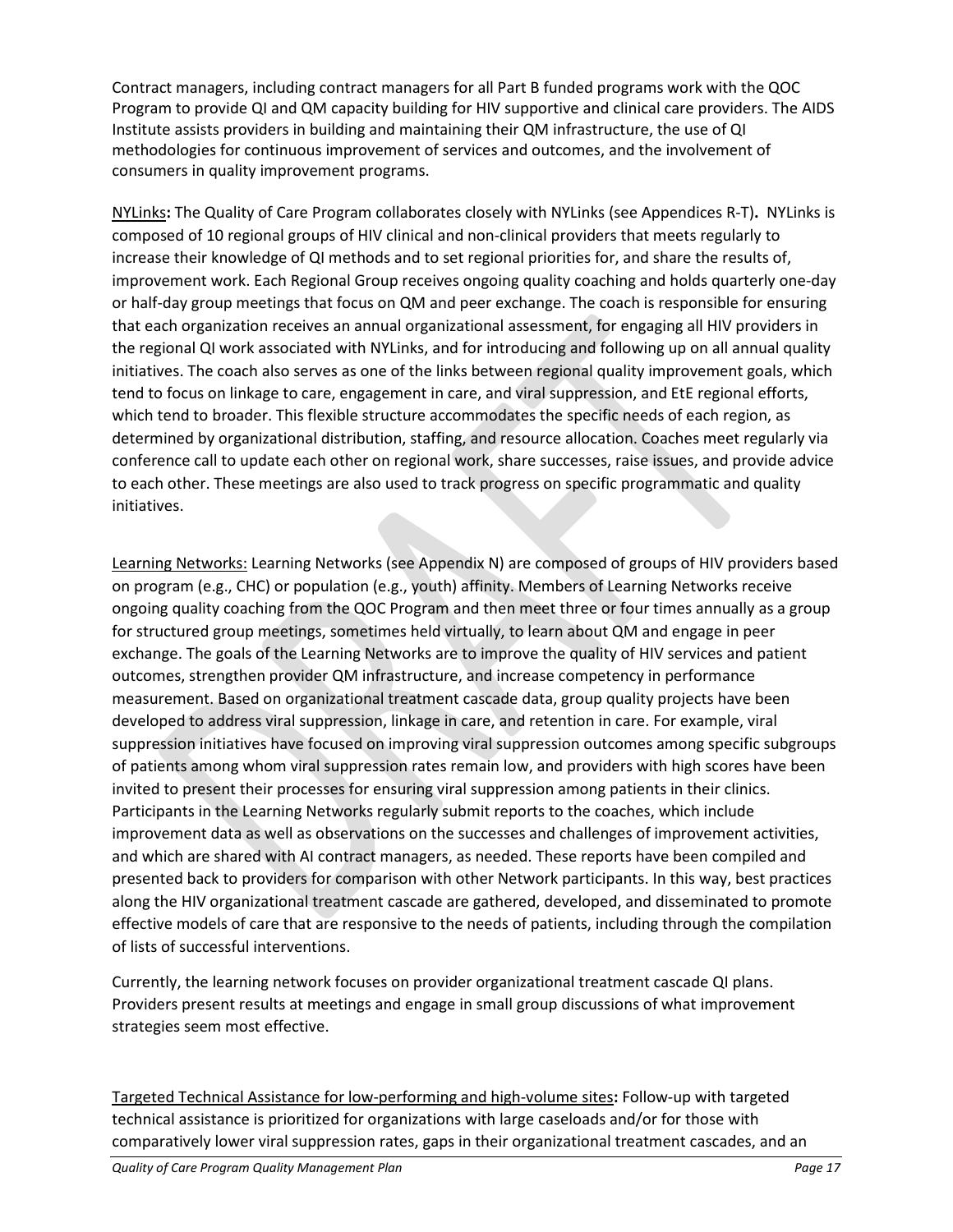inability to collect and submit performance review data ("non-submitters"). Clinics with a score in the bottom 25th percentile for key indicators, including viral suppression, are systematically targeted for assistance. Medical directors and leaders of these clinics are informed of their low scores and are involved in establishing improvement strategies focusing on these areas. Formal technical assistance by QOC Program staff and improvement coaches is encouraged, and submission of improvement plans is required.

Technical Assistance Coaching Program**:** A statewide QI coaching service provides professional technical assistance to build capacity and capability for internal QI in HIV agencies across NYS. QOC staff and improvement coaches help providers develop and implement a sustainable structure for QM and processes for ongoing internal quality monitoring and improvement activities. Staff and coaches provide guidance and support to programs through discussion and interpretation of data, education about QI methods, and support for development and sustainability of QM programs. They assess the QM infrastructure using standardized assessment tools and assist in the measurement and interpretation of public health and organizational performance data. The QOC Program emphasizes the development of systems and processes to support improvement activities involving both clinic staff and consumers. Activities are designed to result in structural features that are integrated within health care organizations and designed to be sustainable even when organizational ownership, leadership, and staffing change.

#### **Consumer Engagement**

Consumer involvement in QI is an essential element for HIV QM programs in NYS to achieve sustainable health outcomes. It is an expectation of all HIV providers, defined explicitly in the QOC Standards, and assessed in the organizational assessment of HIV QM programs. Ongoing and meaningful involvement of the consumer population in HIV quality improvement activity is the main goal. Successful consumer involvement in QI requires partnership between, and capacity building for, the provider community and consumers. The NYS model for consumer involvement below provides a schematic of the multipronged approach used to build capacity and a sustainable structure with which to engage consumers in the evaluation and improvement of the quality of care at the provider, regional, and statewide level.

The QOC program offers both direct consumer training and training for staff (which can include consumer participants) to engage consumers. There are three forms of direct consumer training:

Training Consumers in Quality (TCQ)**:** A consumer QI training aimed at increasing confidence and understanding among TCQ participants of basic vocabulary for QI, tools, methodologies, performance measurement processes, and RWHAP quality expectations. Structure is built into this training for TCQ graduates to be actively engaged in the QM program at the sponsoring clinic or supportive service agency.

Training Consumers in Quality Training-of-Trainer Program (TCQPlus)**:** A training for HIV clinical and service providers, partnered with consumers, with the aim of building capacity among consumers and HIV clinical and supportive service providers to deliver quality improvement trainings to consumers at the regional level and across the State.

Consumer Quality Training Academy**:** An internet-based modular learning program on QI for consumers is available for consumers who want to learn more about QI. "Self-Management: The Rationale, Evidence Base, and Practice Implications" is the first tutorial in what is intended to be a series of trainings.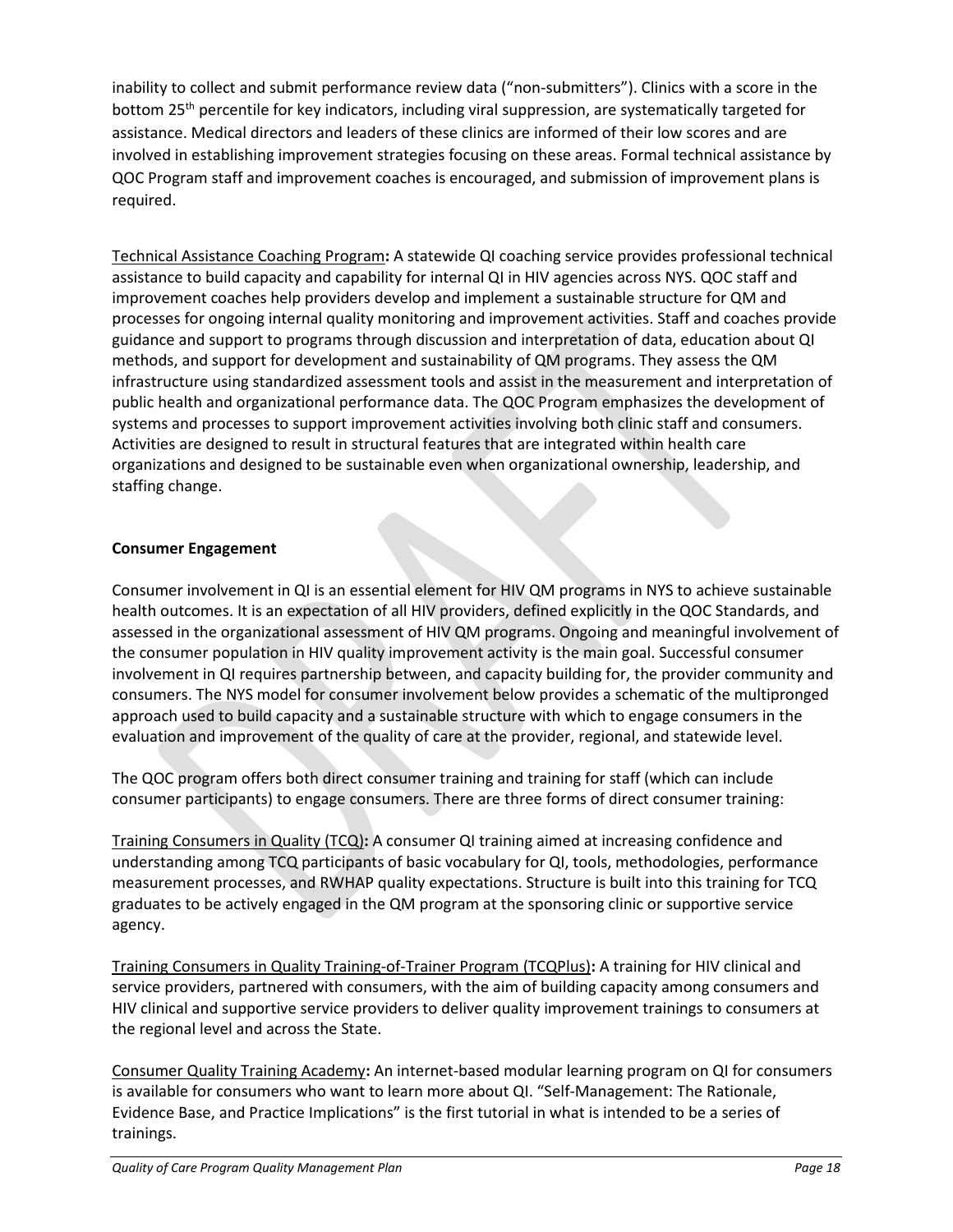In addition, the QOC Program has coordinated two types of initiatives to foster consumer involvement in quality programs through active participation:

Health Care Stories Project**:** This interactive, multidimensional project is designed to discover how those who receive HIV services perceive and experience these services. New insights gained about the service delivery processes through this project may broaden and strengthen sites' QM programs. Identifying services that critically shape user experiences of "quality of care" allows clinic staff to understand the unique ways in which healthcare consumers experience and interpret services. In three activities, healthcare users describe the clinic using key words, chart the steps of care in the clinic, and engage in coproduction activities with healthcare staff.

The Living Cascade**:** The Living Cascade tool is a five-page worksheet that encourages consumers to describe their personal journeys along the cascade of diagnosis, care, and treatment. It can be customized to display the organizational HIV treatment cascade. With user-friendly clinical indicator definitions, each page of the worksheet focuses on one bar of the cascade and includes three to four questions designed to capture the patient experience. A total of 15 questions guide the consumer through the steps that depict their journey toward becoming an active patient, managing ART, and achieving viral suppression. Aggregate data results may unveil successful engagement and adherence strategies, as well as opportunities for consumer-driven QI activities. The goal of this tool is to help consumers better understand organizational HIV care cascades, patient self-management, quality of care, and performance measurement and QI based on patients' experiences receiving health care. The Living Cascade enhances the processes by which facility QM programs address the gaps in their cascades and reinvigorates consumers' commitment to their own HIV care and self-management.

The program is currently focusing on one-on-one technical assistance and coaching as needed with each site based on consumer involvement data submitted via the organizational treatment cascade review.

# **VI.) Communication**

#### **Communication with Internal Stakeholders**

Staff from across the AIDS Institute meet with the QOC Program staff at a quarterly Quality Management Committee meeting that is facilitated by the AIDS Institute Medical Director to discuss performance measurement and improvement activities being implemented across all divisions and providers, both supportive and clinical, including all Part B funded programs.

The annual Quality Management Plan is shared with all staff at AIDS Institute staff meetings and is made accessible to all staff through the agency intranet.

The Workgroup provides recommendations and develops collaborative models. QOC Program and NYLinks staff attend monthly regional EtE meetings to strategize improvement activities aimed at ending the epidemic on a regional basis. In addition, QOC Program coaches meet weekly to share coaching techniques, discuss challenges, and identify opportunities for improvement.